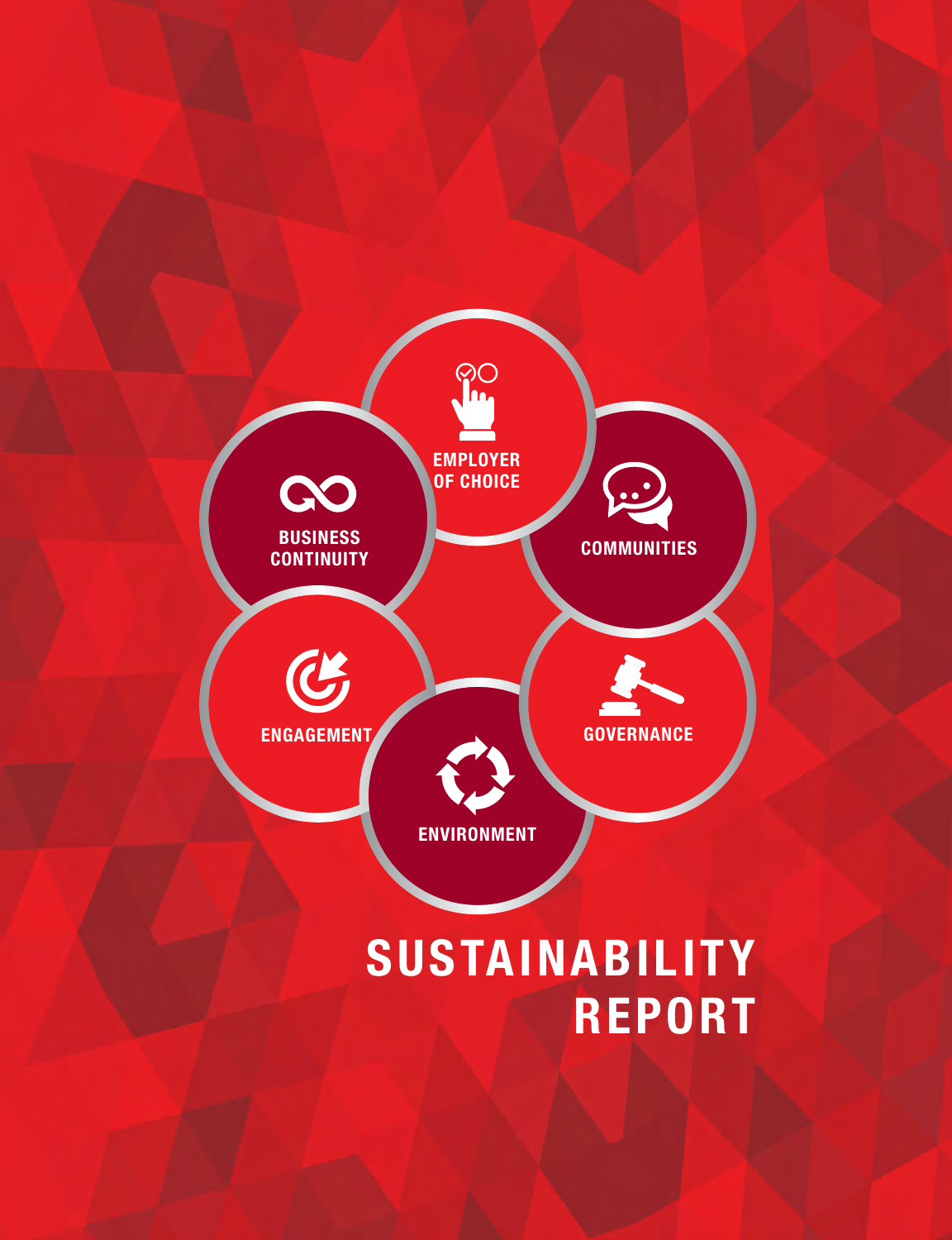### **CONTENTS**

- **49** Our Approach
- **50** Stakeholder Engagement
- **53** Materiality Assessment
- **54** Customer-Centricity
- **55** Communities
- **56** Employer of Choice
- **58** Strong Governance
- **61** Responsibility to Our **Stakeholders**
- **63** Environment
- **64** Performance Indicators
- **65** GRI Standards Content **Index**

# **ABOUT THIS REPORT**

This is Great Eastern Holdings' (the Group) inaugural Sustainability Report. This report covers the Environmental, Social and Governance (ESG) performance of the Group from 1 January to 31 December 2017. We have not sought external assurance for this year's inaugural report. It has been prepared in accordance with the Global Reporting Initiatives (GRI) Standards: Core Option and is also aligned with the requirements of Singapore Exchange's Sustainability Reporting guidelines.

We have adopted a phased approach and over time, disclosures on performance and targets will increase. The focus for this report is on our Singapore insurance business. The scope for future reports will be progressively expanded to include all our operations in the Group.

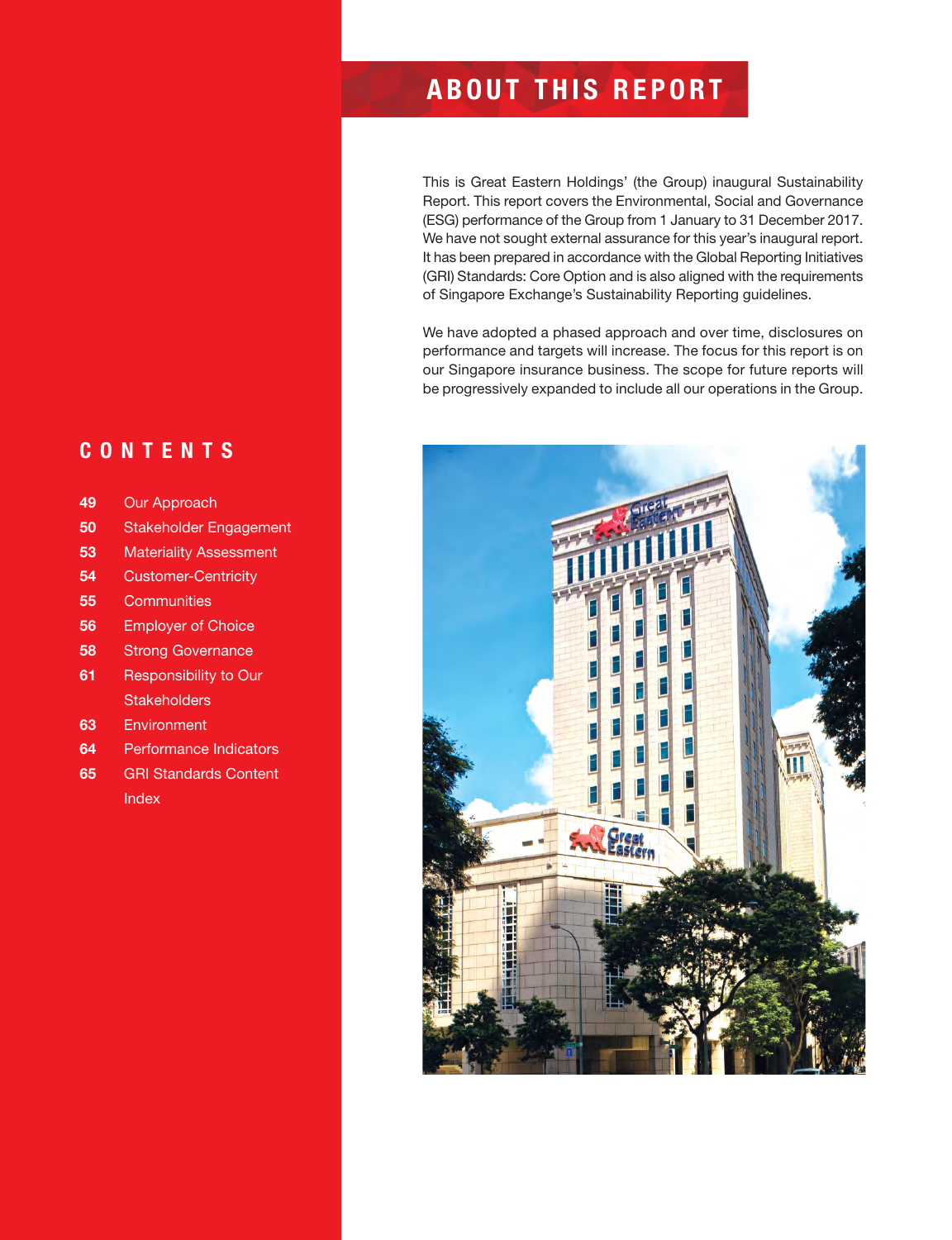# **OUR APPROACH**

As a responsible insurer, we are committed to building a sustainable future, guided by our core values of integrity, initiative, and involvement as well as our philosophy of doing things right and doing things better.

#### **GOVERNANCE & RISK MANAGEMENT**

#### **Sustainability Governance**

Our Enterprise Risk Management Framework (ERM Framework) sets forth the means by which the company evaluates and manages risks inherent in the business. Risks are managed holistically by evaluating their interactions across the Group (i.e. risks are not evaluated in isolation). The ERM Framework is designed to identify risks that do not currently exist or are not currently recognised, but might emerge due to changes to the environment. It follows a comprehensive, iterative, and forward-looking assessment approach, which allows us to make informed decisions in response to the risks and challenges we face while achieving our business objectives. This process involves various stakeholders, including the Board of Directors and Management.

To ensure the proper management of sustainability issues and to update our Board of Directors in a timely manner we have implemented the following governance structure:

| <b>Board of Directors</b> | Has overall responsibility over our sustainability efforts and oversees the<br>management and monitoring of material ESG factors |  |
|---------------------------|----------------------------------------------------------------------------------------------------------------------------------|--|
| <b>Sustainability</b>     | To develop sustainability objectives and strategy, manage and monitor overall                                                    |  |
| <b>Steering Committee</b> | sustainability performance. Members include:                                                                                     |  |
|                           | Group Chief Executive Officer (Chair)<br>1)                                                                                      |  |
|                           | $\mathbf{2}$<br>Group Chief Risk Officer                                                                                         |  |
|                           | Group Chief Financial Officer<br>3)                                                                                              |  |
|                           | Group Chief Investment Officer<br>4)                                                                                             |  |
|                           | Group Secretariat and General Counsel<br>5)                                                                                      |  |
|                           | 6)<br>Managing Director, Group Marketing                                                                                         |  |
|                           | Managing Director, Strategy and Transformation<br>7)                                                                             |  |
|                           | Managing Director, Human Capital<br>8)                                                                                           |  |
| <b>Sustainability</b>     | To drive sustainability programmes across the Group. Departments involved                                                        |  |
| <b>Working Group</b>      | include:                                                                                                                         |  |
|                           | Group Risk Management<br>1)                                                                                                      |  |
|                           | 2)<br>Group Finance                                                                                                              |  |
|                           | 3)<br>Group Investment Management                                                                                                |  |
|                           | Group Secretariat<br>4)                                                                                                          |  |
|                           | Group Marketing<br>5)                                                                                                            |  |
|                           | 6)<br>Group Human Capital                                                                                                        |  |
|                           | <b>Group Operations</b><br>7)                                                                                                    |  |
|                           |                                                                                                                                  |  |

The Sustainability Steering Committee (SSC) comprises senior management members and makes recommendations on sustainability strategy and reporting for the Board's review and approval. Chaired by the Group CEO, the SSC determines and reviews material ESG issues, formulating sustainability strategies taking into consideration these material issues, setting the long term ESG targets and overseeing the management of the Group's sustainability performance.

The SSC is supported by the Sustainability Working Group (SWG). The SWG comprises senior managers from key functions within the company. The SWG drives the sustainability programme and provides updates to the SSC.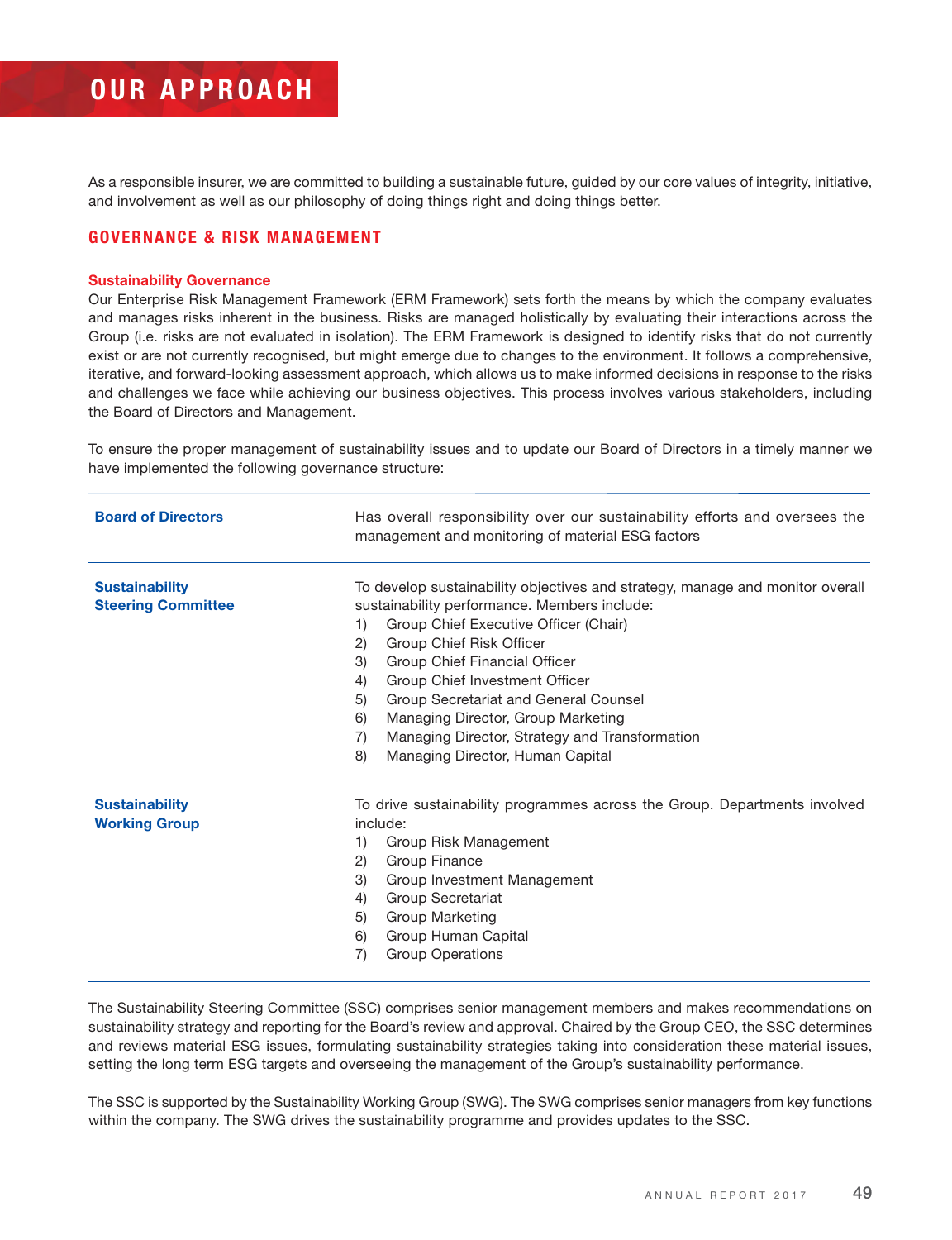# **STAKEHOLDER ENGAGEMENT**

We regularly engage our key stakeholder groups or individuals who have an impact on or are affected by the company's activities. The table below provides a detailed summary of our approach towards stakeholder engagement.

| <b>Stakeholder</b>                                                     | <b>Issues and Concerns</b>                                                                                                                                                                                                                                                  | <b>Our Response</b>                                                                                                                                                                                                                                                                                                                                                                                                                                                                                                                                                                                                                     | <b>Engagement</b><br><b>Method</b>                                                                                                                                                                                                                                                                | <b>Frequency</b>                                                                                                                                     |
|------------------------------------------------------------------------|-----------------------------------------------------------------------------------------------------------------------------------------------------------------------------------------------------------------------------------------------------------------------------|-----------------------------------------------------------------------------------------------------------------------------------------------------------------------------------------------------------------------------------------------------------------------------------------------------------------------------------------------------------------------------------------------------------------------------------------------------------------------------------------------------------------------------------------------------------------------------------------------------------------------------------------|---------------------------------------------------------------------------------------------------------------------------------------------------------------------------------------------------------------------------------------------------------------------------------------------------|------------------------------------------------------------------------------------------------------------------------------------------------------|
| <b>Customers</b>                                                       | • Healthy lifestyle with<br>sufficient insurance<br>coverage<br>• Wealth accumulation<br>• Legacy planning<br>• Comprehensive<br>range of quality<br>products to suit their<br>needs<br>• Fair dealing<br>• Professional advice<br>• Customer privacy<br>• Seamless service | • Provide clear details for<br>all products, their defining<br>features, benefits and risks<br>and include the respective<br>terms and conditions in all our<br>marketing collaterals<br>• Provide comprehensive<br>products and services to<br>meet customers' financial and<br>insurance needs at different<br>life stages<br>• Conduct regular product and<br>skills training for our advisory<br>force to equip them to provide<br>sound advice<br>• Introduced Robotic Process<br>Automation (RPA) in 2017<br>which reduced turn-around<br>time for hospital claims<br>• Simplify processes leveraging<br>our digital capabilities | • LIVE GREAT<br>series of health<br>and wellness<br>events<br>• Marketing<br>campaigns<br>• Conduct focus<br>groups<br>• Face-to-face<br>portfolio reviews<br>with respective<br>advisors                                                                                                         | • Regular LIVE<br><b>GREAT talks and</b><br>seminars<br>• Annual LIVE<br>GREAT events,<br>including<br><b>Great Eastern</b><br>Women's Run<br>(GEWR) |
| <b>Regulators</b><br>and Other<br><b>Government</b><br><b>Agencies</b> | • Risk Culture<br>• Market Conduct Risk<br>• Combating financial<br>crime<br>• Data governance and<br>data loss<br>• Cyber security<br>• Financial stability<br>• Fintech                                                                                                   | • Robust risk management and<br>compliance culture<br>• Established a dedicated<br>Regional Data Protection<br>Governance Office<br>• Established a Cyber Security<br>Roadmap<br>• Mandatory completion<br>of extensive e-learning<br>programmes by all employees<br>• Independent, effective<br>and prompt handling of<br>customer complaints through<br>compliance with the Group<br><b>Complaint Handling Policy</b><br>• Policies and procedures<br>to ensure compliance with<br>applicable laws, rules and<br>regulations                                                                                                          | • Regular<br>meetings<br>and ad hoc<br>consultations<br>with regulators<br>• Participate in<br>market industry<br>forums and<br>seminars<br>• Regulatory and<br>Audit reports<br>• Actively engage<br>Ministry of<br>Home Affairs<br>(MHA) in the<br>detection of<br>terrorism-related<br>persons | • Ad hoc or on a<br>regular basis,<br>depending on<br>the nature of the<br>engagement                                                                |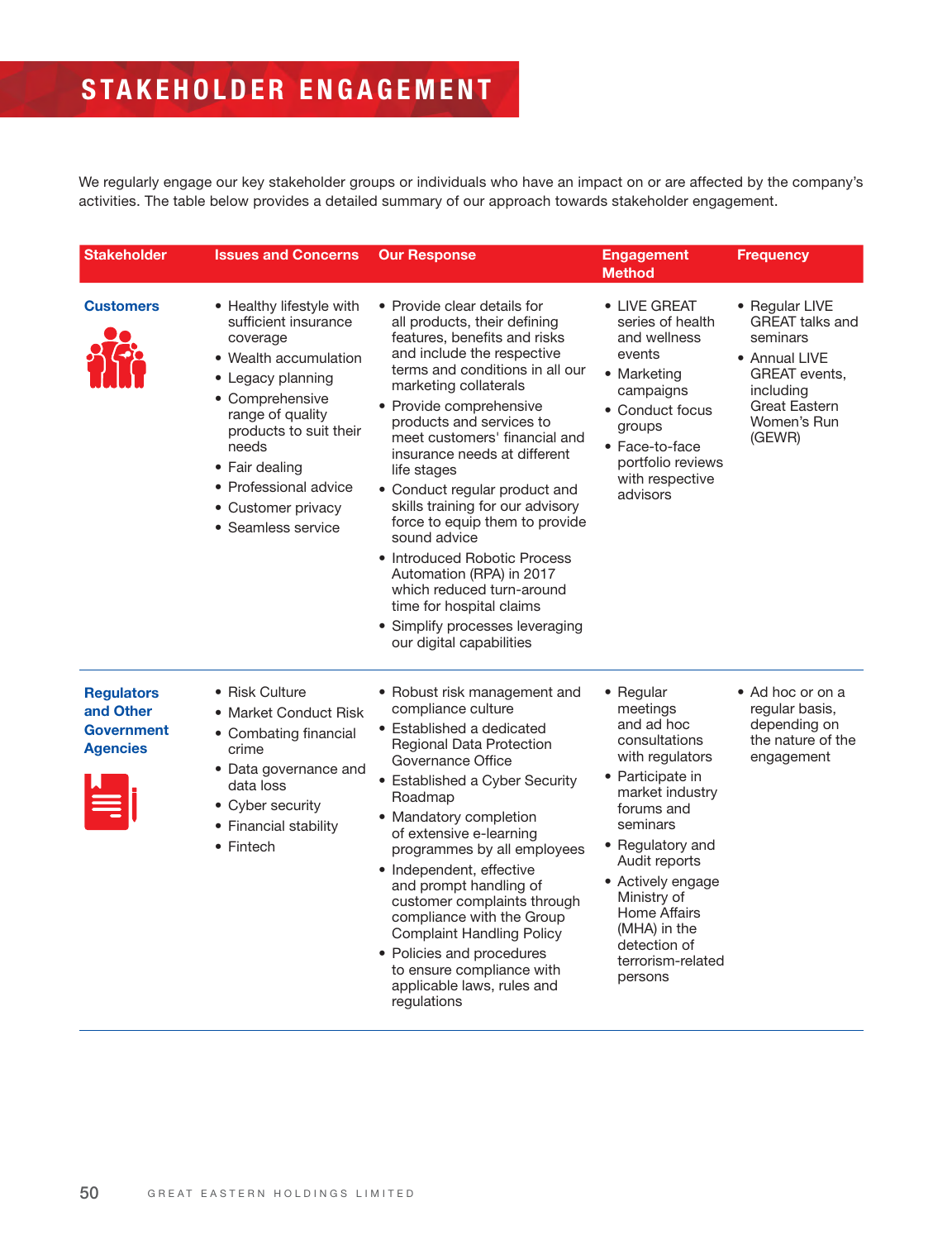| <b>Stakeholder</b> | <b>Issues and Concerns</b>                                                                                                                                | <b>Our Response</b>                                                                                                                                                                                                                                                                                                                    | <b>Engagement</b><br><b>Method</b>                                                                                                                                                                                                                                                                         | <b>Frequency</b>                                                                                                                                                                                                                              |
|--------------------|-----------------------------------------------------------------------------------------------------------------------------------------------------------|----------------------------------------------------------------------------------------------------------------------------------------------------------------------------------------------------------------------------------------------------------------------------------------------------------------------------------------|------------------------------------------------------------------------------------------------------------------------------------------------------------------------------------------------------------------------------------------------------------------------------------------------------------|-----------------------------------------------------------------------------------------------------------------------------------------------------------------------------------------------------------------------------------------------|
| <b>Community</b>   | • Products which meet<br>varying needs and<br>budgets<br>• A healthier<br>community<br>• A more inclusive<br>society<br>• Environmental<br>sustainability | • Provide comprehensive<br>products and services to<br>meet customers' financial and<br>insurance needs at different<br>stages of life<br>• Organise LIVE GREAT series of<br>health and wellness events<br>• ChildrenCare and GoldenCare<br><b>CSR</b> activities<br>• Encourage volunteerism<br>among employees and<br>advisory force | • Collaborate with<br>government<br>agencies such<br>as Central<br>Provident<br>Fund (CPF)<br>and Ministry of<br>Health (MOH)<br>to bridge the<br>protection<br>gap through<br>government<br>schemes<br>• Through series<br>of LIVE GREAT<br>health and<br>wellness events<br>• Organise CSR<br>activities | • Regular or on<br>an ad hoc basis,<br>depending on<br>the nature of the<br>engagement                                                                                                                                                        |
| <b>Employees</b>   | • Career development<br>• Fair employment<br>practises<br>· Work-life balance<br>• Continuous learning                                                    | • Skills building and future<br>proofing<br>• Create a fair and inclusive<br>workplace<br>• Aim to be an Employer of<br>Choice<br>• Establish our LIFE Programme,<br>which champions health and<br>wellness                                                                                                                            | • Monthly LIFE<br>Programme<br>activities<br>• Group CEO<br>town halls<br>• Divisional town<br>halls<br>• "Making<br>Life Great"<br>workshops<br>• Staffnet (internal<br>portal)<br>• EDM updates to<br>employees<br>• Employee<br>Engagement<br>Survey                                                    | • Twice yearly<br>employee<br>townhall<br>meetings<br>• Bi-Annual<br>Group-wide<br>Employee<br>Engagement<br>Survey<br>• Annual "Making<br>Life Great"<br>workshops<br>• Ongoing<br>engagement<br>at the division<br>and department<br>levels |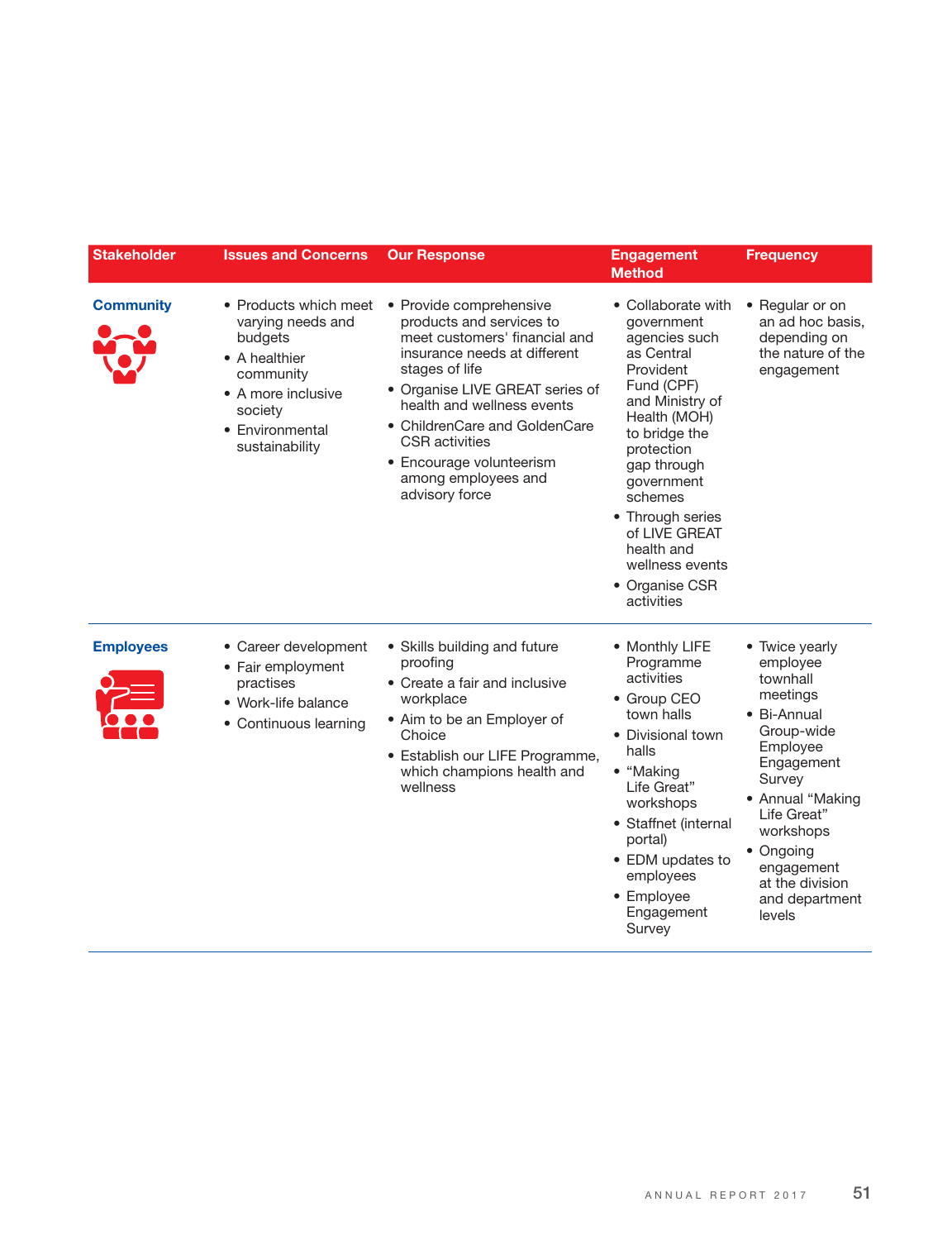## STAKEHOLDER ENGAGEMENT

| <b>Stakeholder</b>                                                                            | <b>Issues and Concerns</b>                                                                                                                                                                                          | <b>Our Response</b>                                                                                                                                                                                                                                                                                                                                                                                                                                                                                                                                                                                                                                   | <b>Engagement</b><br><b>Method</b>                                                                                                                                                               | <b>Frequency</b>                                                                                                                                                                                                                                       |
|-----------------------------------------------------------------------------------------------|---------------------------------------------------------------------------------------------------------------------------------------------------------------------------------------------------------------------|-------------------------------------------------------------------------------------------------------------------------------------------------------------------------------------------------------------------------------------------------------------------------------------------------------------------------------------------------------------------------------------------------------------------------------------------------------------------------------------------------------------------------------------------------------------------------------------------------------------------------------------------------------|--------------------------------------------------------------------------------------------------------------------------------------------------------------------------------------------------|--------------------------------------------------------------------------------------------------------------------------------------------------------------------------------------------------------------------------------------------------------|
| <b>Agency Force,</b><br><b>Bancassurance</b><br>Partners.<br>and Financial<br><b>Advisers</b> | • Updated product<br>knowledge and skill<br>to provide sound<br>advice<br>• Faster turnaround<br>time for claims<br>• Data governance and<br>data privacy<br>• Management of<br>market conduct risk<br>and controls | • Conduct regular product and<br>skills training for our advisory<br>force to equip them to provide<br>sound advice<br>• Introduced Robotic Process<br>Automation (RPA) in 2017<br>which reduced turn-around<br>time for hospital claims<br>• Work closely with Distribution<br>Division to improve market<br>conduct risks through<br>appropriate mitigating controls<br>• Established a dedicated<br><b>Regional Data Protection</b><br>Governance Office<br>• Regular review of improvement<br>on touch points<br>• Timely updates on new<br>products, company initiatives<br>and changes to agency<br>guidelines<br>• Annual e-learning exercises | • Training<br>sessions at<br>our Centre for<br>Excellence (CFE)<br>• Face-to-face<br>meetings<br>• Leaders<br>luncheons with<br>Group CEO/<br>leaders town<br>halls / leader<br>cluster meetings | • Regular training<br>sessions<br>• Quarterly<br>Leaders'<br>Luncheons with<br>Group CEO<br>and Leaders'<br><b>Townhalls</b><br>facilitated by<br>Group CEO<br>and Group<br>Management<br>Committee<br>(GMC)<br>• Quarterly leader<br>cluster meetings |
| <b>Shareholders</b>                                                                           | • Sustainable earnings<br>growth<br>• Volatility in earnings<br>• Financial strength<br>• Strong corporate<br>governance<br>• Disclosure of<br>information                                                          | • Disciplined growth strategy<br>• Consistent dividend policy<br>• Strict compliance with<br>the Code of Corporate<br>Governance<br>• Ensure sound capital<br>management strategy and<br>robust risk management<br>practices<br>• Strong board oversight<br>• Transparent and timely<br>disclosures                                                                                                                                                                                                                                                                                                                                                   | • Financial results<br>reports<br>• Annual Report<br>• Great Eastern<br>website<br>• Announcements<br>via SGXNet<br>• Meetings with<br>shareholders                                              | • Quarterly<br>financial reports<br>• Annual report<br>and Annual<br><b>General Meeting</b><br>• Regular<br>meetings with<br>shareholders                                                                                                              |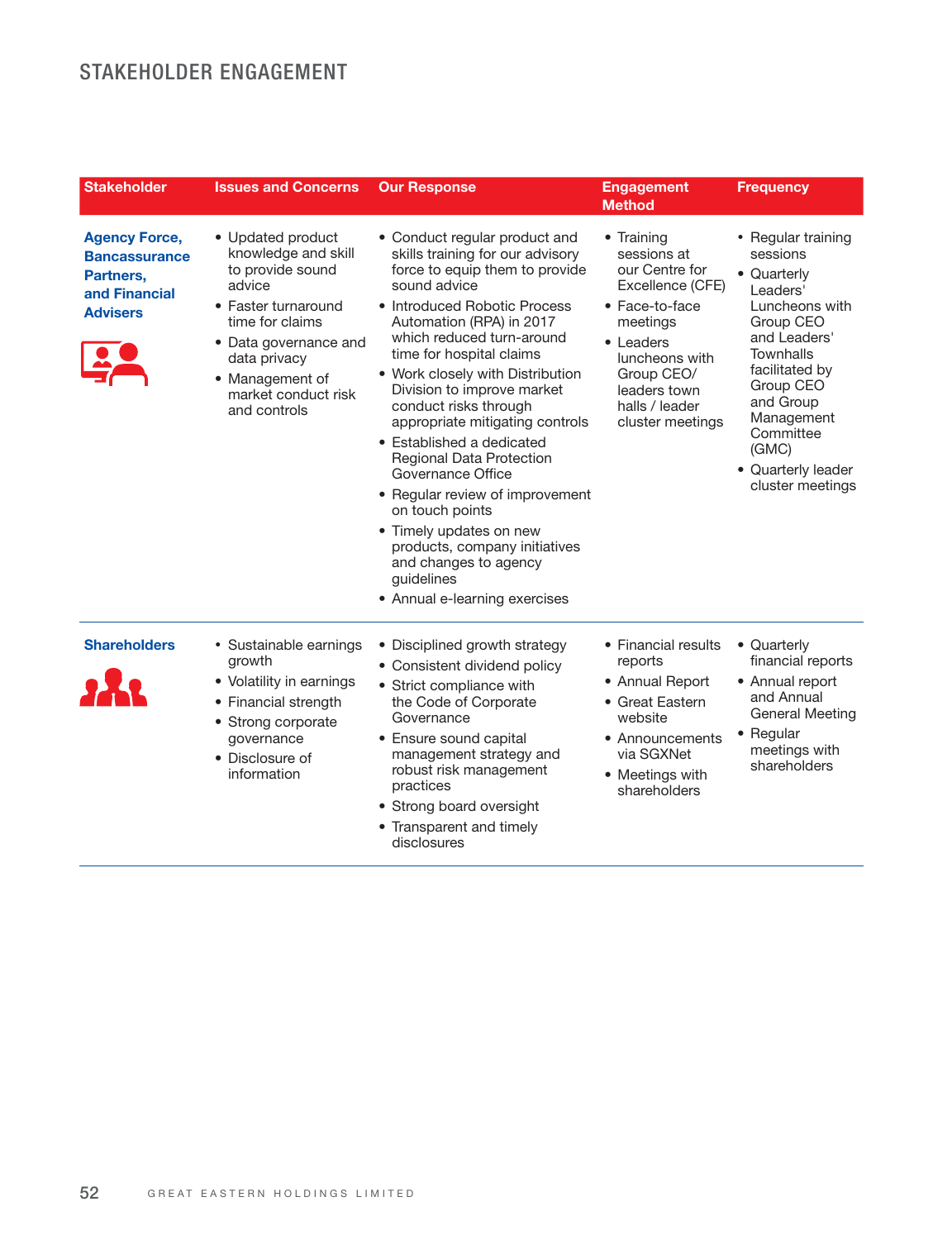# **MATERIALITY ASSESSMENT**

In determining our material issues and throughout the process outlined below, we followed GRI's main principles for defining material issues, focusing on the sustainability context in the identification of issues, prioritising their materiality, subsequently ensuring their completeness in having them validated by the Board of Directors. Stakeholder inclusiveness was considered at all stages.

Through discussion in the SSC, we identified our material issues for reporting based on the significance of our ESG and economic impacts and the degree of influence these issues have on stakeholders' assessments and decisions. In identifying our material issues, we also benchmarked against global insurance companies' published ESG factors.



These material issues were discussed, deliberated and prioritised by the SSC and have been validated by the Board in July 2017. The validated material ESG factors were subsequently mapped to the GRI Standards.

Going forward, our material ESG issues will be reviewed annually to ensure completeness and continued relevance to our business strategies and stakeholders.

| <b>Material ESG Issue</b>              | <b>Category</b>        | <b>Impact</b>              | Involvement*        |
|----------------------------------------|------------------------|----------------------------|---------------------|
| <b>Fair Dealing</b>                    | Social / Governance    | Customers, Regulators and  | Direct              |
|                                        |                        | <b>Employees</b>           |                     |
| <b>Customer Experience</b>             | Social                 | Customers                  | Direct and Indirect |
| <b>Financial Inclusion</b>             | Social                 | Customers, Communities     | Direct and Indirect |
| <b>Corporate Social Responsibility</b> | Social                 | Communities                | Direct and Indirect |
| <b>Employment</b>                      | Social                 | Employees                  | Direct              |
| <b>Strong Governance</b>               | Governance             | All Stakeholders           | Direct              |
| <b>Combating Financial Crimes,</b>     | Governance             | Customers, Regulators      | Direct and Indirect |
| <b>Cyber Security &amp; Customer</b>   |                        |                            |                     |
| <b>Privacy</b>                         |                        |                            |                     |
| <b>Economic Contributions</b>          | Social / Governance    | Customers, Communities,    | Direct and Indirect |
|                                        |                        | Shareholders and Employees |                     |
| <b>Responsible Investment</b>          | Environment / Social / | Customers, Communities and | Direct and Indirect |
|                                        | Governance             | Shareholders               |                     |

Our indirect involvement indicates that the impacts occur outside of the company and we may therefore only have limited control.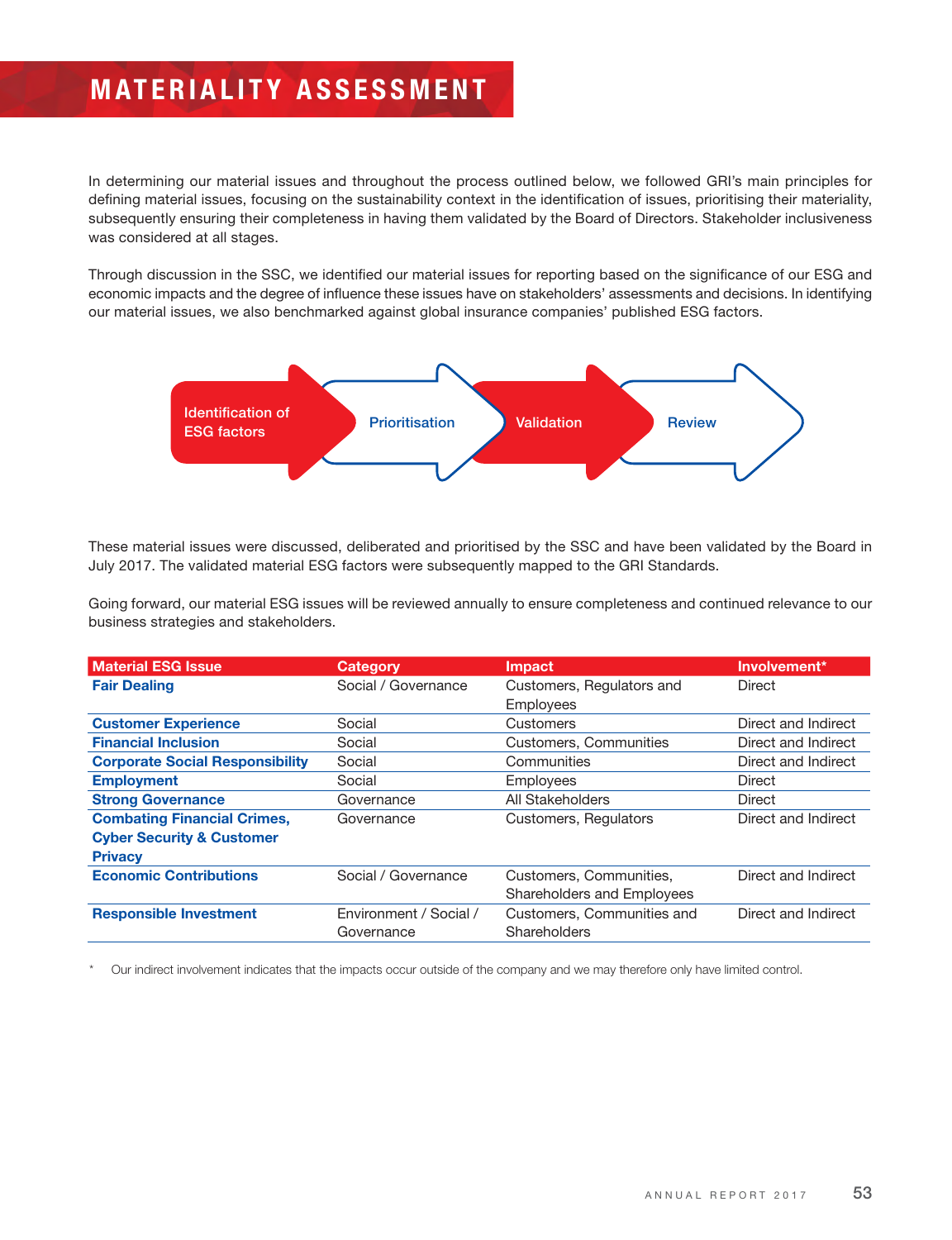Integrity in all our dealings with our customers and the wider community is one of our core values and the cornerstone of our business.

#### **FAIR DEALING**

By upholding best practices in Fair Dealing, we aim to deliver our products to customers in a transparent and responsible manner. Fair Dealing impacts our customers and the way the industry is perceived by the community. We aim to adhere to the highest standards in Fair Dealing.

We are committed to adhering to the MAS Guidelines on Fair Dealing.The company has adopted the 5 Fair Dealing Outcomes promulgated in the MAS Fair Dealing Guidelines which seek to ensure that:

- The company gives customers confidence that Fair Dealing is central to our corporate culture.
- The company offers products and services that are suitable for our target customer segments.
- The company has competent representatives who provide customers with quality advice and appropriate recommendations.
- The company provides clear, relevant and timely information to customers to make informed financial decisions.
- The company handles customer complaints in an independent, effective and prompt manner.

Our Group Market Conduct Risk Management Policy, augmented by operating manuals and procedures, sets out the expectations of good market conduct practices in delivering Fair Dealing outcomes to our customers.

Fair Dealing and Market Conduct Key Performance Indicators (KPIs) are assigned to members of the Group Management Committee (GMC) by the Group CEO. These members are managing divisions that have active roles in contributing to the achievement of Fair Dealing outcomes and managing Market Conduct risks. Fulfilment of these assigned KPIs is tied directly to the remuneration of the respective GMC members. The Fair Dealing monitoring programme includes:

- 1) Monitoring the achievement of Fair Dealing outcomes
- 2) Regulatory reporting of misconduct cases
- 3) Internal and external audit findings related to market conduct and fair dealing principles

Results from the monitoring of metrics and thresholds set for each Fair Dealing Outcome are reported to the Board of Directors and senior management on a quarterly basis.

In Singapore, remuneration for our representatives are subject to compliance with the Balanced Scorecard Framework, which also includes non-sales key performance indicators to encourages representatives to uphold good sales practices, which serve to safeguard customers' interests.

All employees are required to complete our Fair Dealing e-learning module and 100% of our employees completed training in 2017. There were no significant cases of noncompliance pertaining to Fair Dealing in 2017.

We target zero non-compliance pertaining to Fair Dealing requirements.

#### **CUSTOMER EXPERIENCE**

We are committed to provide meaningful solutions and deliver a superior differentiated customer experience.

With e-Connect, our customers have an integrated view of their insurance portfolio combining Group, General and Life insurance. In addition to enquiring on service and the status of their claims, customers can also perform selected services and transactions online 24/7 on demand and 'on the go'.

We are building up our digital capabilities to enhance customer experience. For details, please refer to the Annual Report.

Our customer service officers are trained to ensure that they maintain relevant skill sets to provide consistent service to our policyholders. In addition, we leverage our strong partnership with our agency force to better serve our policyholders.

We have a dedicated Customer Advocate Unit to ensure that issues and feedback from policyholders are addressed professionally, timely and in accordance with the principles of Fair Dealing. About 80% of complaints were resolved within the prescribed internal turnaround time. For the remaining 20%, which were more complex in nature, extra efforts were taken to engage affected policyholders to resolve the issues.

With our enhanced auto-underwriting system, underwriting turnaround time has improved which has enhanced customer experience and boosted overall productivity.

Another key focus is product innovation. We closely monitor industry trends locally and globally to gather market and product intelligence. Through internal brainstorming sessions and customer research such as focus groups, we obtain deeper insights to better understand customer needs and improve our product offerings.

In the Customer Satisfaction Index of Singapore Survey conducted by the Institute of Service Excellence (Singapore Management University), Great Eastern topped the life insurance category for 2015 and 2016.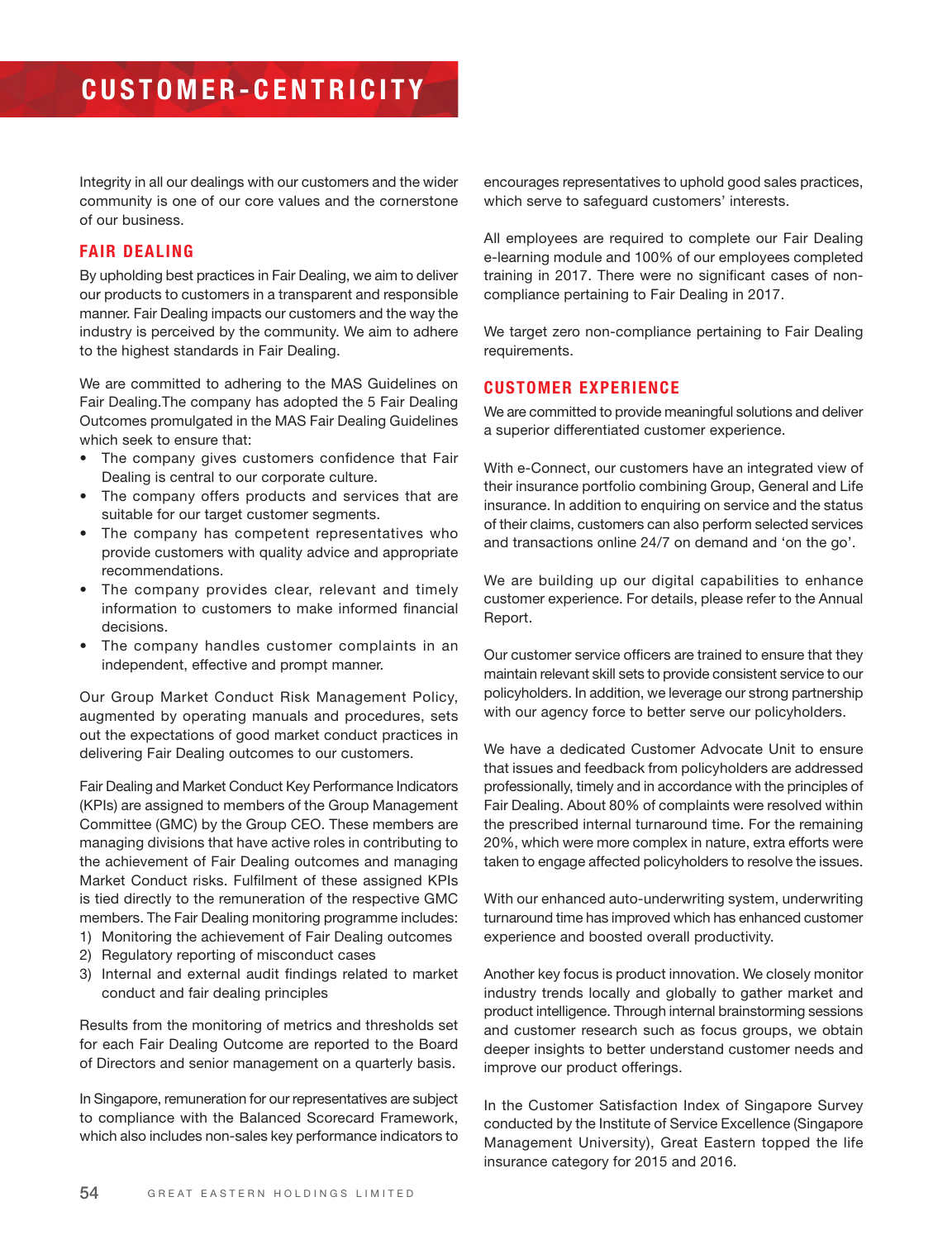# **COMMUNITIES**

The prosperity and well-being of the communities we operate in are closely connected with the company's sustainability as a business.

#### **FINANCIAL INCLUSION**

At Great Eastern, we believe in making insurance inclusive and making insurance accessible to the larger community. In line with this commitment, we support government schemes to provide basic insurance products to the wider community at affordable premiums. We are one of only two insurers to support all government schemes:

#### **Dependants' Protection Scheme**

An affordable term-life insurance scheme that provides basic coverage of up to \$46,000 in the event of death, Terminal Illness or Total Permanent Disability. We are one of two appointed insurers that administer this basic insurance scheme for the Central Provident Fund Board (CPFB).

#### **Integrated Shield Plans – the additional private insurance component integrated with MediShield Life**

MediShield Life provides lifetime coverage regardless of age or pre-existing health conditions. We are one of six appointed insurers that offer Integrated Shield Plans, providing comprehensive medical insurance coverage which is integrated with MediShield Life.

#### **ElderShield**

This scheme provides basic financial protection coverage for those who need long-term care, especially in old age, by supplementing one's savings in the event of severe disability. CPF members with a Medisave Account (MA) will automatically be enrolled in ElderShield at the age of 40, unless they opt out of the scheme. We also offer additional coverage for those who wish to extend it with higher monthly income benefits and over a longer benefit pay-out period.

| Policies in force as at 31 December 2017    | (000) |
|---------------------------------------------|-------|
| Dependants' Protection Scheme (DPS)         | 896   |
| Integrated Shield Plans<br>(SG and PR only) | 442   |
| ElderShield                                 | 504   |

We support compareFIRST, a joint effort by the Consumers Association of Singapore (CASE), MAS, LIA, and MoneySENSE. This web aggregator allows customers to compare and find life insurance products most suited to their financial objectives. By making it easier for customers to compare product benefits and features all within the same website, customers are better positioned to make informed choices.

Recognising that some customers prefer a 'no-frills' approach and prefer to purchase insurance directly from us, we set up a dedicated Customer Service Counter at Great Eastern Centre for our Direct Purchase Insurance products.

We regularly review and evaluate the relevance and effectiveness of our product offerings. Through continuous monitoring, we are able to refine and enhance existing offerings as well as introduce new innovative products across all our business lines – Life, General and Group insurance.

We will continue to promote financial inclusion and continue to make insurance accessible to the wider community.

#### **CORPORATE SOCIAL RESPONSIBILITY**

At Great Eastern, we strive to bring about positive changes for the communities in which we operate. Our Corporate Social Responsibility (CSR) focus is anchored on four pillars – Promoting Healthy Living and Wellness through Sports, Helping the Young and Elderly Needy, Empowerment through Education and Supporting the Environment.

Please refer to this Annual Report for details of our CSR initiatives for 2017.

In conjunction with the company's 110th anniversary in 2018, we will be launching Great Eastern Cares to strengthen our focus on CSR across the Group.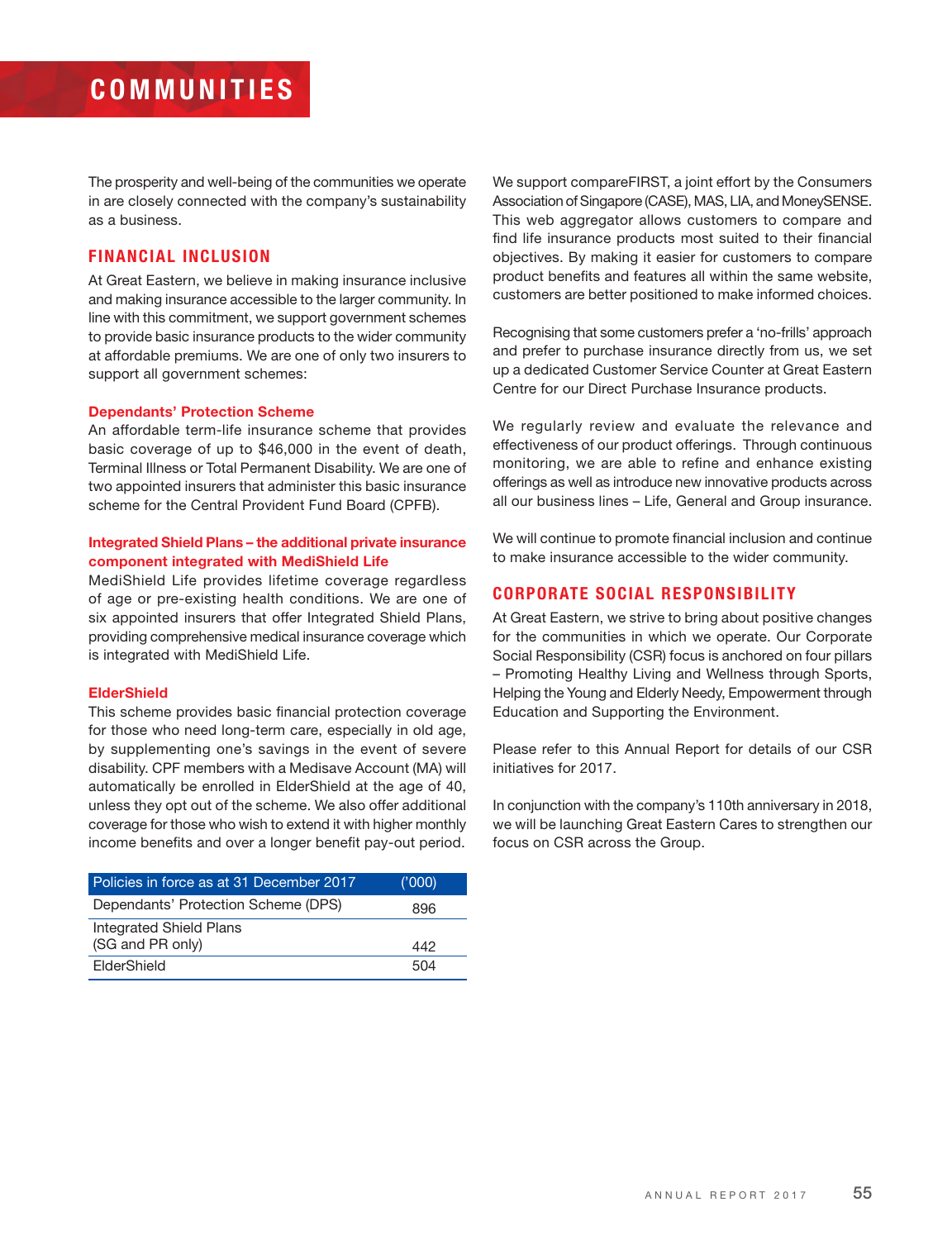# **EMPLOYER OF CHOICE**

Great Eastern is committed to being an Employer of Choice and to nurturing an engaging and dynamic environment to bring forth the best in our people as we strive towards a high-performance culture.



**Total Headcount (2016)**



**New Hires (2017)**



**New Hires (2016)**



■ Male ■ Female

We launched the Great Eastern Career Framework in 2016 across the Group. The framework provides greater transparency and visibility to all employees vis-à-vis their career paths and opportunities, while at the same time facilitating management of cross-functional and divisional employee rotation.

The framework offers more structured and targeted learning and customised development for every individual employee, empowering them to take ownership of their career development as they pursue their aspirations with the company, regardless of the starting point in their career with us - whether new to the workforce, mid-career, or in their silver years.

To supplement the framework, a Career Book will be launched in 2018 outlining in greater detail the roles, responsibilities and competency levels required for the different levels of their career in their respective divisions. This will help employees better manage their own career progression and professional development within the company.

All our employees received a performance and career development review in 2017.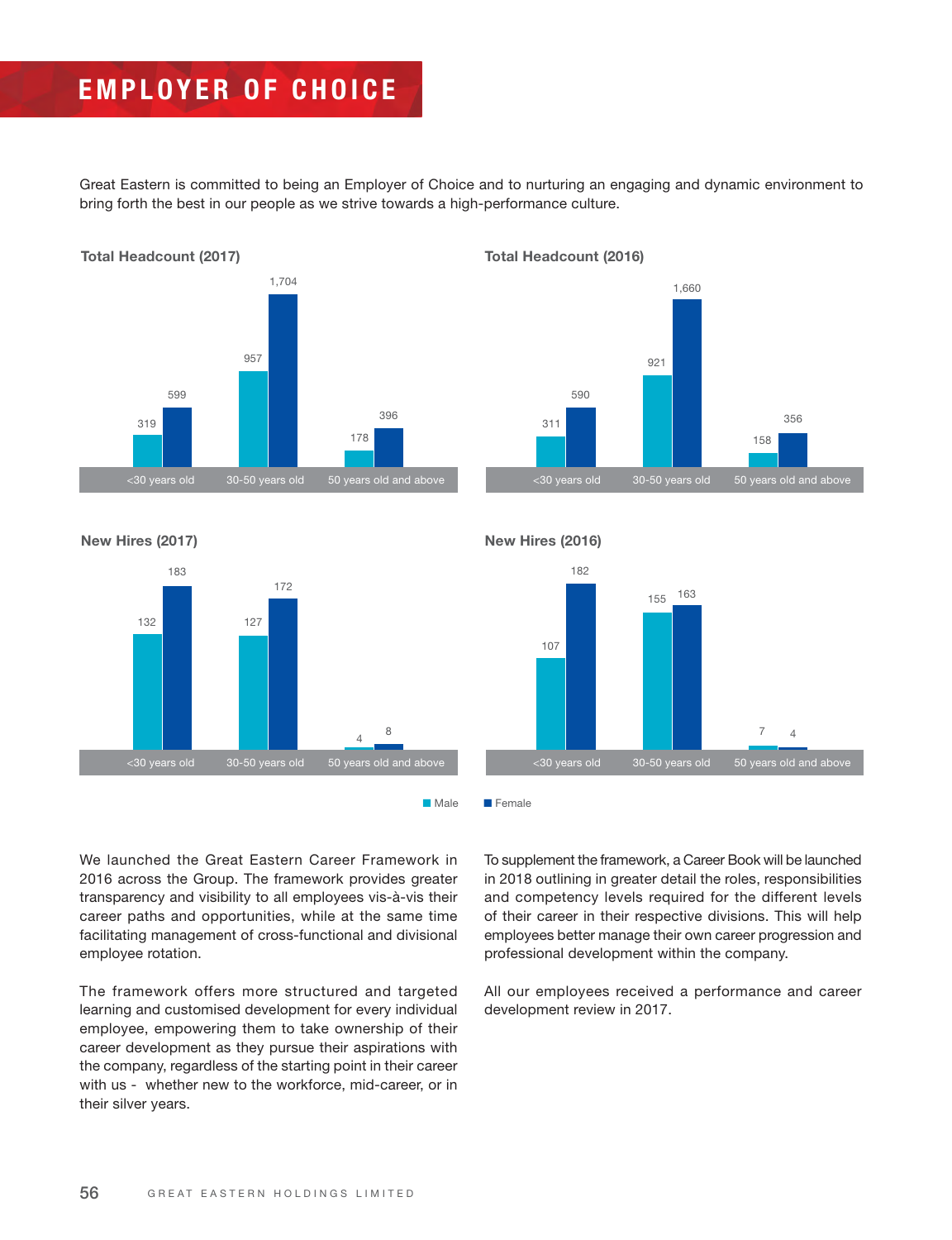Employee engagement is a key focus for us. We conduct an employee engagement survey every two years. In 2016, the Group's engagement score increased to 74% compared with 69% in 2015<sup>1</sup>.

For divisions where engagement levels were below the company average, pulse surveys were conducted in 2017 to ensure that targeted interventions were implemented for these divisions throughout the year.



10.6

Employee satisfaction score for our training programmes improved to 72% in 2016 compared with 67% in 2015.

Management is committed to review the survey findings, identifying and plug gaps and improving our Human Capital policies, programmes and initiatives as we strive to be an Employer of Choice.

In 2018, we will be conducting our next employee engagement survey. We will be providing additional data on employee training in the next report.

1 The survey schedule was changed from annual to once every two years in 2017.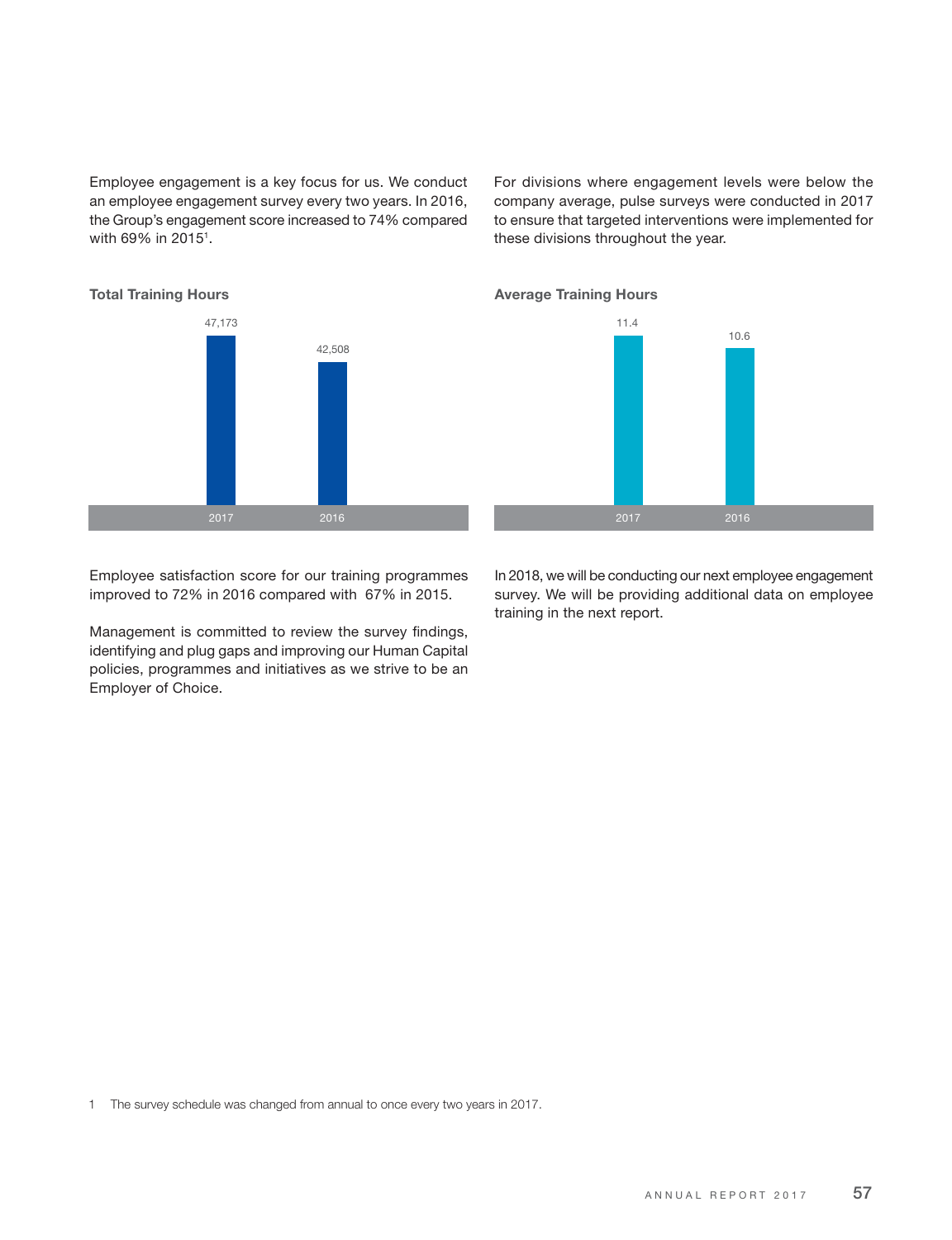Strong governance shapes our approach to sustainability and is an integral part of our business as well as our corporate culture.

#### **GOVERNANCE FRAMEWORK**

Firmly guided by our core values of integrity, initiative and involvement, strong governance is critical to our long-term success. We are committed to the highest standards of corporate governance. We conduct our business with high ethical standards and comply with all applicable laws and regulations.

Our strong governance and risk management culture ensures achievement of our business objectives based on sound and responsible principles and, more importantly, sustainable growth in the long term.

Our governance and risk focused culture permeates all levels within the Group, from the Board of Directors, to management and frontliners. The Risk Management Committee provides oversight and approval of governance frameworks and policies on evaluation and management of risks. All business units and functional departments are required to perform regular self-assessments to identify and evaluate key risks inherent in their respective business operations as well as the adequacy of controls established to mitigate each of the respective identified risks. Through a bottom-up approach, key issues are regularly highlighted and discussed at Group Management and Risk Management Committee meetings.

All employees are required to complete e-learning programmes to ensure that they are kept aware of their roles and responsibilities in managing risks in their respective areas. These include Fraud Risk Management, Whistle-blowing, Insider Trading and Anti-Money Laundering / Countering the Financing of Terrorism (AML/CFT). All employees are to carry out their duties with the highest standard of ethical conduct as outlined in the Code of Conduct in the Group Human Capital Policy.

Group Risk Management submits regular updates and reports to the Board of Directors and management. This includes regulatory updates and regulatory breach reports. Group Audit maintains a log of all whistle-blowing cases received and reports the progress and status of whistle-blowing investigations to the Audit Committee. Fraud incidents are also reported to Risk Management Committee.

There were no significant regulatory breaches in 2017.

In 2018, we will continue to build on our strong risk and compliance culture within the Group. We will also continue to adopt a zero-tolerance stance to significant regulatory breaches.

#### **COMBATING FINANCIAL CRIMES**

At Great Eastern, we are in the business of trust. We take proactive measures to guard against being used as a vehicle or as a source of any kind of unlawful transactions.

#### **AML/CFT, Fraud and Insider Trading**

We actively manage risks pertaining to money laundering, terrorism financing, and sanctions (ML/TF/S). ML/TF/S risk may occur mainly in two stages in our relationships with customers, employees and representatives / business partners:

#### **1. Onboarding**

 During the establishment of a business relationship when onboarding new customers, new employees and officers, or other representatives.

#### **2. Ongoing relationships**

 Where customers carry out transactions with the company or when profile changes are made for existing customers, employees and officers, or other representatives.

The Group has established a Group AML/CFT Policy and Group Customer Due Diligence Standard to manage the ML/TF/S compliance risk for onboarding new customers. Diligent screening of customers, employees, and officers/ representatives is carried out during onboarding and on a continuous basis thereafter. For ongoing monitoring, we have put in place all the required processes for reviewing and monitoring customers' transactions in a timely manner.

Underlining our AML/CFT efforts is a Group-wide AML/ CFT screening and risk scoring system which provides timely automated screening for due diligence checks on our customers, representatives, and employees at the initial on-boarding and also on an ongoing basis. This system has been rolled out to all business units in Singapore and to all local compliance functions in the subsidiary companies to ensure the required implementation of compliance controls. The system enables name screening against watch-lists (such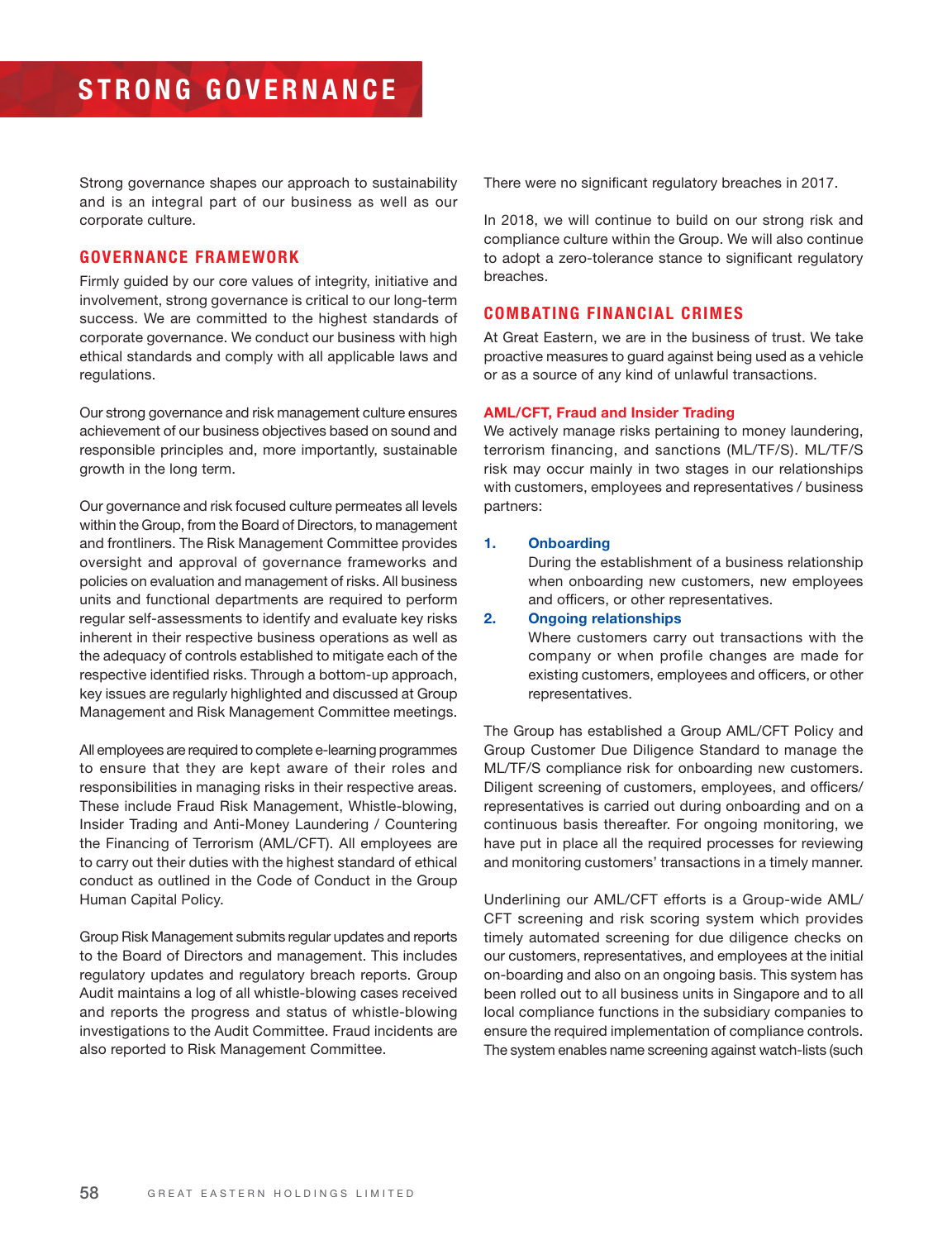as sanctions, terrorism-related person, financial crimes and adverse news) and categorises the respective person's risk profile based on a set of pre-determined risk factors for the filtering of high-risk persons for enhanced due diligence.

Our directors are kept abreast of the latest regulatory changes and developments on AML/CFT as well as emerging new risk types as part of New Director's Orientation and annual trainings.

Internal Audit adopts a 3-year audit review cycle on AML/ CFT compliance to assess the effectiveness and adequacy of our controls. For any AML compliance breaches or incidents of non-compliance, business units are required to file a compliance event report with Group Risk Management.

We continue to invest in our AML/CFT system to further strengthen monitoring and surveillance efforts. We aim to ensure full regulatory compliance at all times.

All employees are made aware of our policies and standards and all relevant documents are posted in Staffnet, making them easily accessible to all employees of the company. Completing our framework for combating financial crimes is a large number of additional policies, covering:

- customer due diligence and ongoing monitoring
- money laundering, terrorist financing, and sanctions risk assessment
- fraud risk and market conduct risk management
- market conduct and compliance monitoring

We conduct our business in accordance with high ethical standards and in compliance with all relevant laws and regulations pertaining to financial transactions.

We adopt a zero tolerance stance towards fraud, including bribery and corruption. The Group Fraud Risk Management Policy lays the foundation and sets the company's tone from the top with minimum standards and principles in managing fraud risks within the Group.

We also have a Group Insider Trading Policy which sets the minimum standards with regard to the prevention of insider trading within the Group. These are promulgated through compulsory e-learning courses for all employees on a regular basis to raise the level of awareness on the policies requirement.

The Board of Directors together with senior management provides strong governance, leadership and oversight to ensure that appropriate and relevant anti financial crime initiatives are carried out.

#### **Cyber Security**

Cyber risk has increased over the years with developments of new forms of cyber-attacks through ransomware, malware and phishing emails. We have a well-defined cyber security roadmap to improve our capabilities in protecting the company's as well as our customers' data from unauthorised access.

To further enhance cyber security resiliency, we have established a Cyber Security Roadmap to define the strategic direction that will quide the identification of key initiatives required to continually improve the company's cyber security to defend against an evolving cyber threat landscape.

Our current cyber-defence capabilities include:

#### System Security Data Loss Prevention Proactive Monitoring

- Perimeter and Endpoint defences against malicious cyber attacks
- Internet service outage resiliency
- Secure identity and access management against unauthorised access and intrusion

#### Data Loss Prevention

- Secure encryption and disposal of data and information on IT assets
- Outbound content monitoring

#### Proactive Monitoring

- Real-time systems monitoring to prevent systems downtime
- Protection against website defacement
- Monitoring against cyber vandalism and reputational loss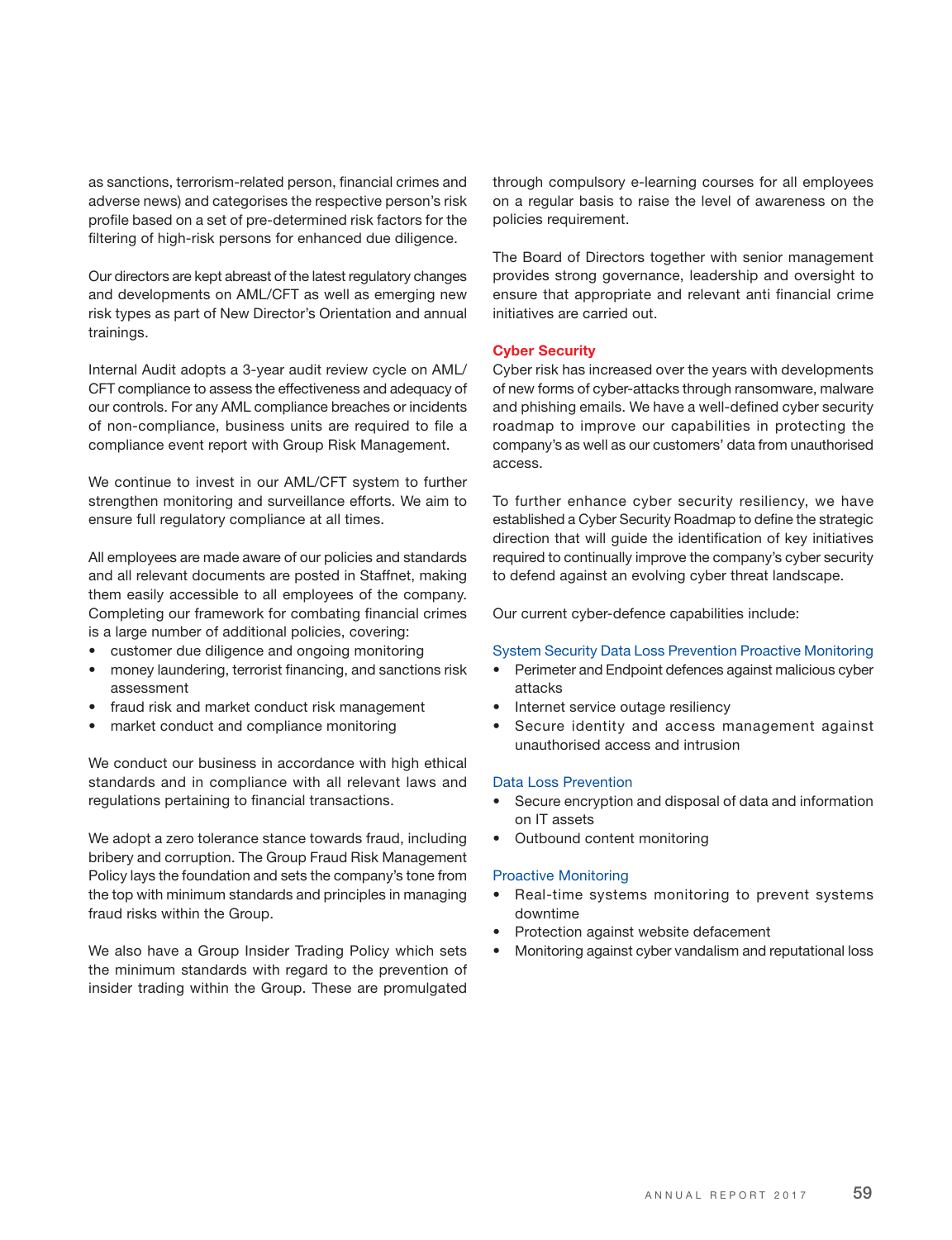### STRONG GOVERNANCE

Penetration tests are conducted to ascertain the company's cyber defences competencies by qualified industry cyber security experts. The test outcomes allow us to continually fortify our defences against evolving cyber threats. Cyber security incidents are tracked and reported to the Risk Management Committee regularly.

The Board of Directors is updated on developments pertaining to cyber security with professional trainings. All employees in the company are provided training to elevate awareness of their responsibilities with respect to information and IT protection and security through the Cyber Security Awareness programme. 100% of our employees completed our Cyber Security Awareness training in 2017. To further heighten awareness, advisories and information regarding current cyber threats are also disseminated regularly to all employees.

Our strong governance structure and established processes ensure that we always maintain compliance with changing requirements and revisions to technology risk regulations that affect our business, such as MAS' Technology Risk Management Guidelines (2013).

#### **Customer Privacy**

Our customers entrust us to protect their personal information. We recognise our responsibility to protect our customers' privacy, in line with the strict regulations of the Personal Data Protection Act (PDPA).

We take this responsibility for confidentiality of our customers' data very seriously and it is one of our highest priorities to ensure that all details of our customers' policies are safe with us. The company is taking all necessary steps to protect our customers' data so that our customers will continue to have confidence in doing business with us.

Our Group Data Governance Policy clearly defines authority and control over the management of all data owned by or in control of the company and its subsidiaries and branches, in both electronic and non-electronic form.

Privacy & Security Policies are in place with a view to keeping the public informed on the purpose of our collection and acceptable use of their personal data. These Privacy & Securities Policies are made available online at https://econnect-sg.greateasternlife.com/sg/en/pncpolicies.htm and a reminder of this link is included on the envelopes of all mail sent out to Customers.

In addition to regular reminders on data governance/PDPA, we also send out circulars to inform our agency force of relevant regulatory updates concerning our industry. Annual e-learning exercises for our agency force cover different aspects of regulatory topics including Data Governance and PDPA.

Our initiatives to promote PDPA awareness include training to all employees and agents on data governance. In addition to training, regular circulars are issued to our agency force to remind them of their obligations when handling customers' data. Apart from our Group Data Governance Policy we also have a Data Entry Procedure which gives guidance on how to reflect customers' data in our systems so that there is consistency in data quality.

In 2017, we implemented the following:

- a Regional Data Protection and Governance Office (RDPGO) at Group level, with local office and appointed Data Protection Officers within each entity.
- a data masking project team which is reviewing the types of personal data included in customer communications and assessing the feasibility of masking data partially without impacting customer experience.

There were no significant cases concerning breaches of customer privacy.

We will continue to strengthen our internal controls and policies to prevent loss of data and to improve better customer experience by refining our processes and customer touch points.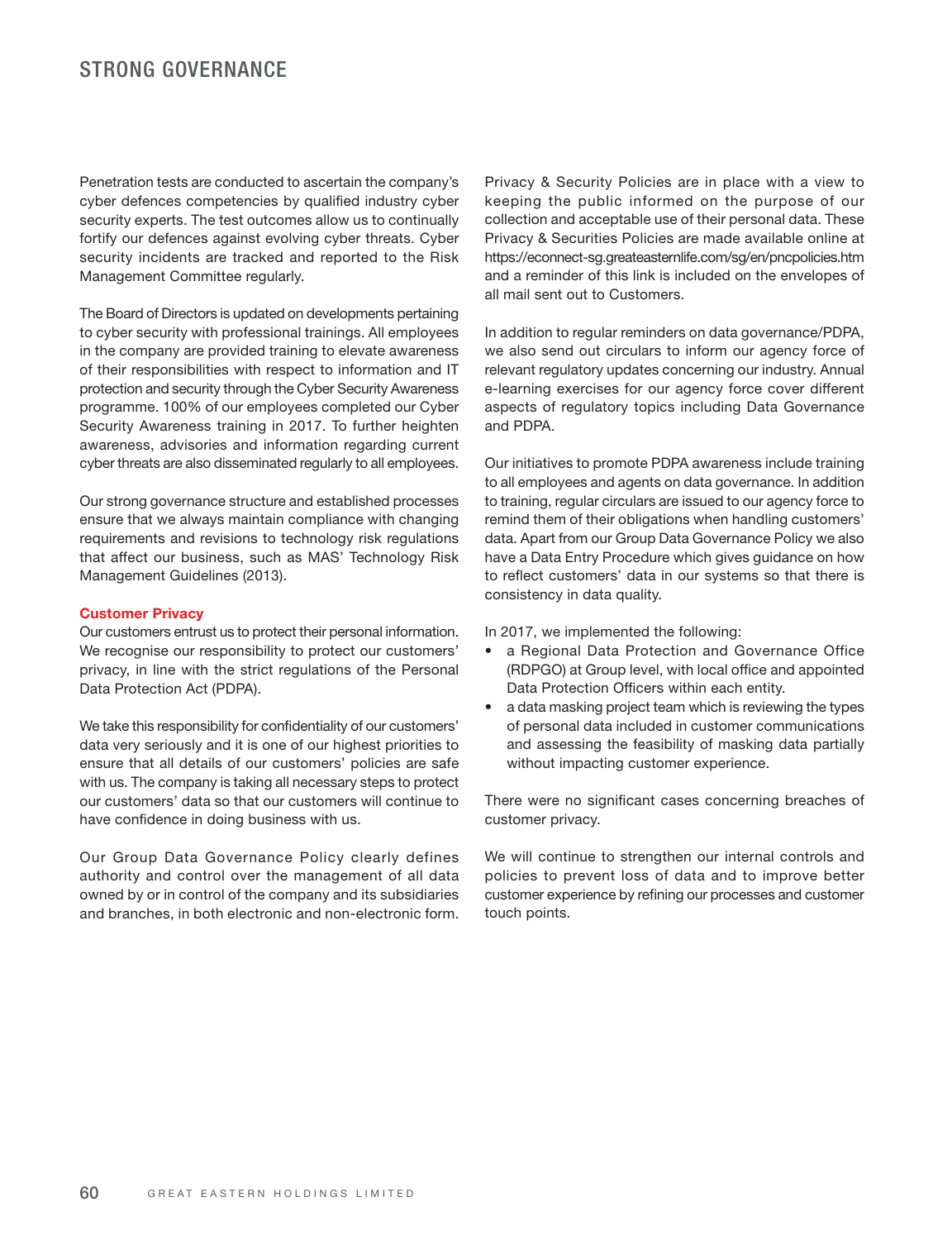We generate direct and indirect economic value for our various stakeholders. Therefore we are committed towards creating a sustainable business model.

#### **ECONOMIC CONTRIBUTIONS**

In the course of conducting our business sustainably, we generate direct and indirect economic value for our various stakeholders and society. These contributions come in the form of tangible financial and intangible non-financial values. Our economic contributions arise from compensation to our employees, taxes to the authorities, dividends to our shareholders and payments to our suppliers. As part of commitment to supporting the long-term development of local businesses, we make every effort to procure from local suppliers.

In 2017, our Group generated total income of S\$17,235.8 million, with profit attributable to shareholders of S\$1,156.5 million.

| in Singapore Dollars (millions) |                                      | 2017    | 2016    |
|---------------------------------|--------------------------------------|---------|---------|
| <b>Society</b>                  | Operating costs                      | 6.958.3 | 6.304.0 |
|                                 | Tax contributions                    | 402.1   | 264.1   |
| <b>Employees</b>                | Employee costs and related expenses  | 360.0   | 309.9   |
| <b>Providers of Capital</b>     | Interest expense paid on debt issued | 18.3    | 18.3    |
|                                 | Dividends paid to shareholders       | 236.7   | 260.3   |

We are committed to creating sustainable economic value for our stakeholders and to continue the distribution of this value in a number of ways.

For further details, please refer to the sections Letter to Shareholders and Financial Statements in this Annual Report.

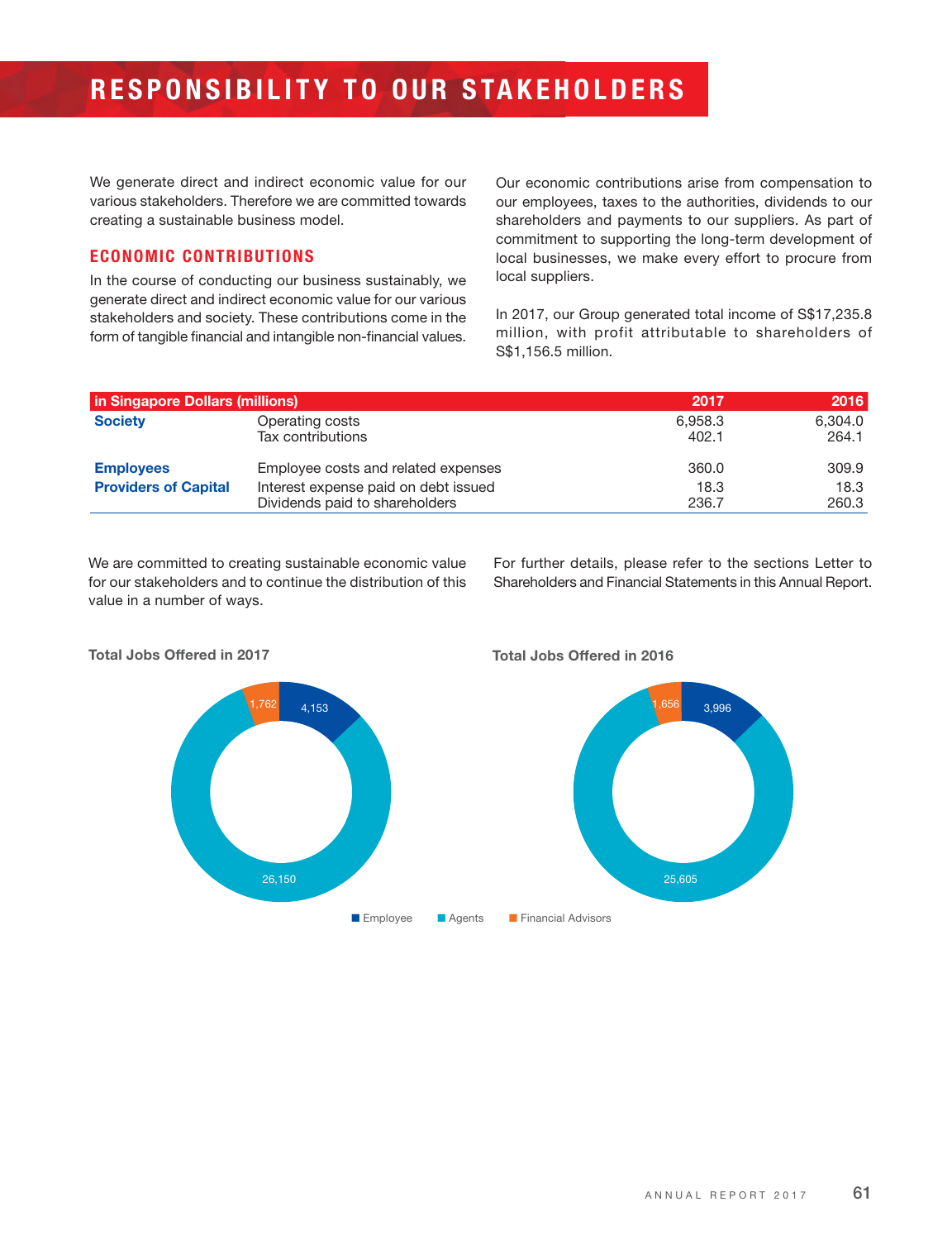#### **Our Supply Chain**

We procure from local suppliers as part of our commitment towards supporting the long-term development of the local economy. We also support local businesses and help create jobs through the goods and services we buy.

Our supply chain includes asset managers, consultancy services, legal, real estate/facilities maintenance, external service providers in IT and other services. We will target to track the corresponding statistics in our 2018 report.

#### **RESPONSIBLE INVESTMENT**

In 2017, the Group held S\$84.6 billion in assets on our own accounts and on behalf of our customers.

We are committed to conducting our investment in a responsible manner and take into account financial and ESG factors in our investment decision making while at the same time managing risks and generating sustainable, long-term returns.

We invest with external asset managers who support ESG principles in their investment process, including the incorporation of ESG issues into their ownership practices and policies, as well as their investment analysis and decision-making processes.

Many of the asset managers whom we invest with are United Nations Principles of Responsible Investment (UNPRI) signatories. As part of their commitment to ESG principles, they are required to report on their responsible investment activities annually and are scored in an Assessment Report. We evaluate our responsible investment activities by monitoring the Group's allocations to these asset managers and analyse the performance of these investments.

As at end 2017, the Group had more than S\$2.0 billion invested with these asset managers.

In 2018, we plan to allocate an additional of S\$1.5 billion to ESG mandates. These mandates will adopt a best-in-class approach to select companies with the highest ESG ratings within their sector and region peer group, and to consciously exclude companies with poor ESG ratings and those involved in ESG controversies. ESG rating considers a diverse range of issues including pollution and carbon footprints, labour practices, health and safety, product liability, corporate ethics etc. We will engage market leaders in indexing and ESG research for policy benchmarking and ESG ratings.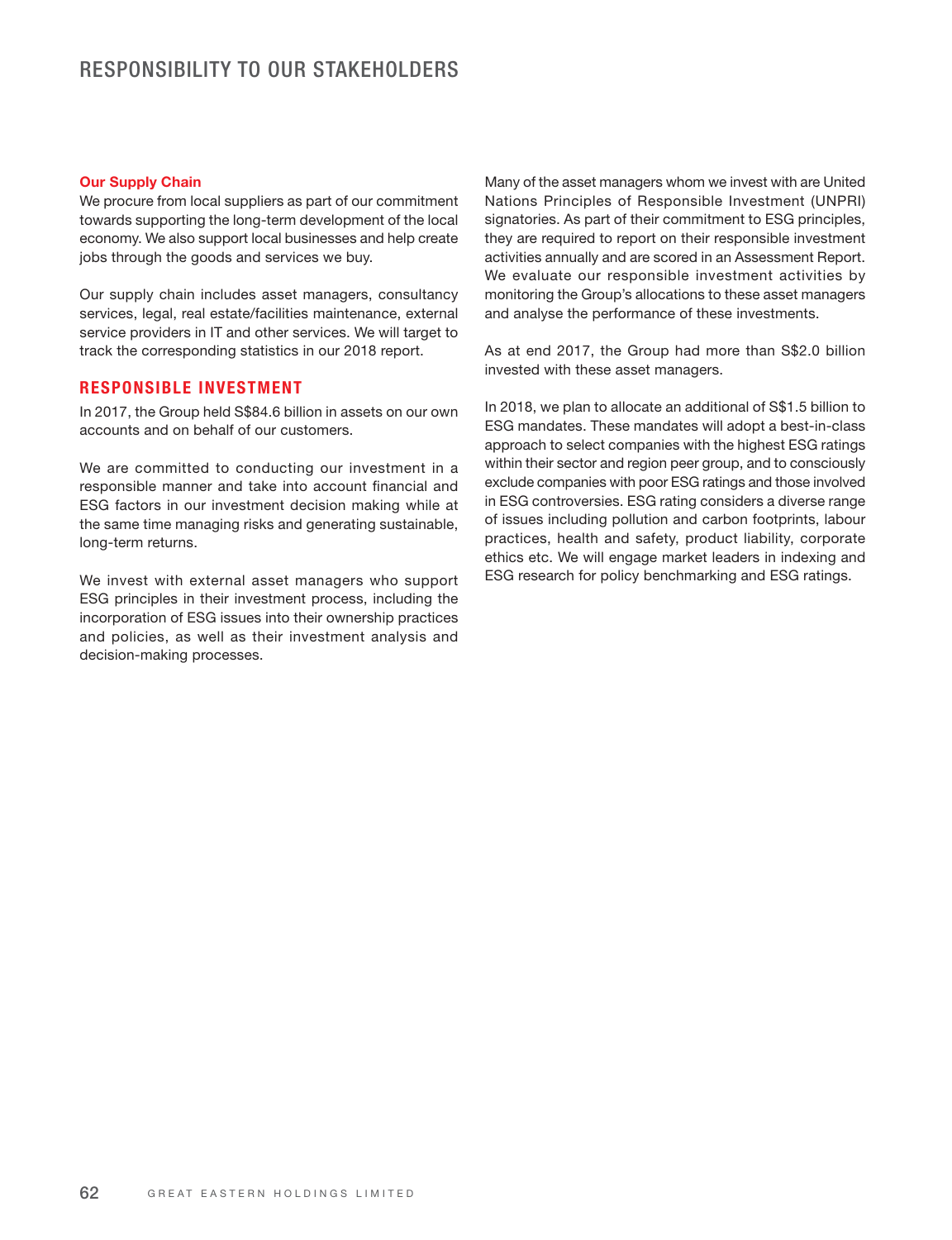# **ENVIRONMENT**

As an insurance company and a good corporate citizen we have a moral obligation to safeguard the well-being of future generations.

Insurance companies are at the forefront of climate change related issues, already dealing with very significant loss events as rising CO2 levels increasingly lead to extreme weather events, jeopardising the long-term viability of insurance policies for assets most likely to be affected. At this point, Singapore's proximity to the equator as well as the government's foresight in implementing mitigation measures are still shielding us from some of these impacts, which is the main reason that this issue is not yet deemed to be material by our stakeholders.

Other environmental issues such as water scarcity, waste, or harmful emissions are also likely to affect the communities we operate in over the longer term. We are actively monitoring these developments and are strengthening our stakeholder engagement as well as our internal risk management frameworks with regard to these topics to ensure that we are prepared when these issues become material for the company.

In line with this approach, we have started to implement the necessary mechanisms to monitor and control our environmental impact. Listed below are the first headline figures to emerge from this exercise. We are working to expand coverage of these measures to all parts of the group.

#### **ENERGY & EMISSIONS**



#### Carbon Emissions (kgCO<sub>2</sub>)



#### **WATER**



**Water Consumption (cu/m)**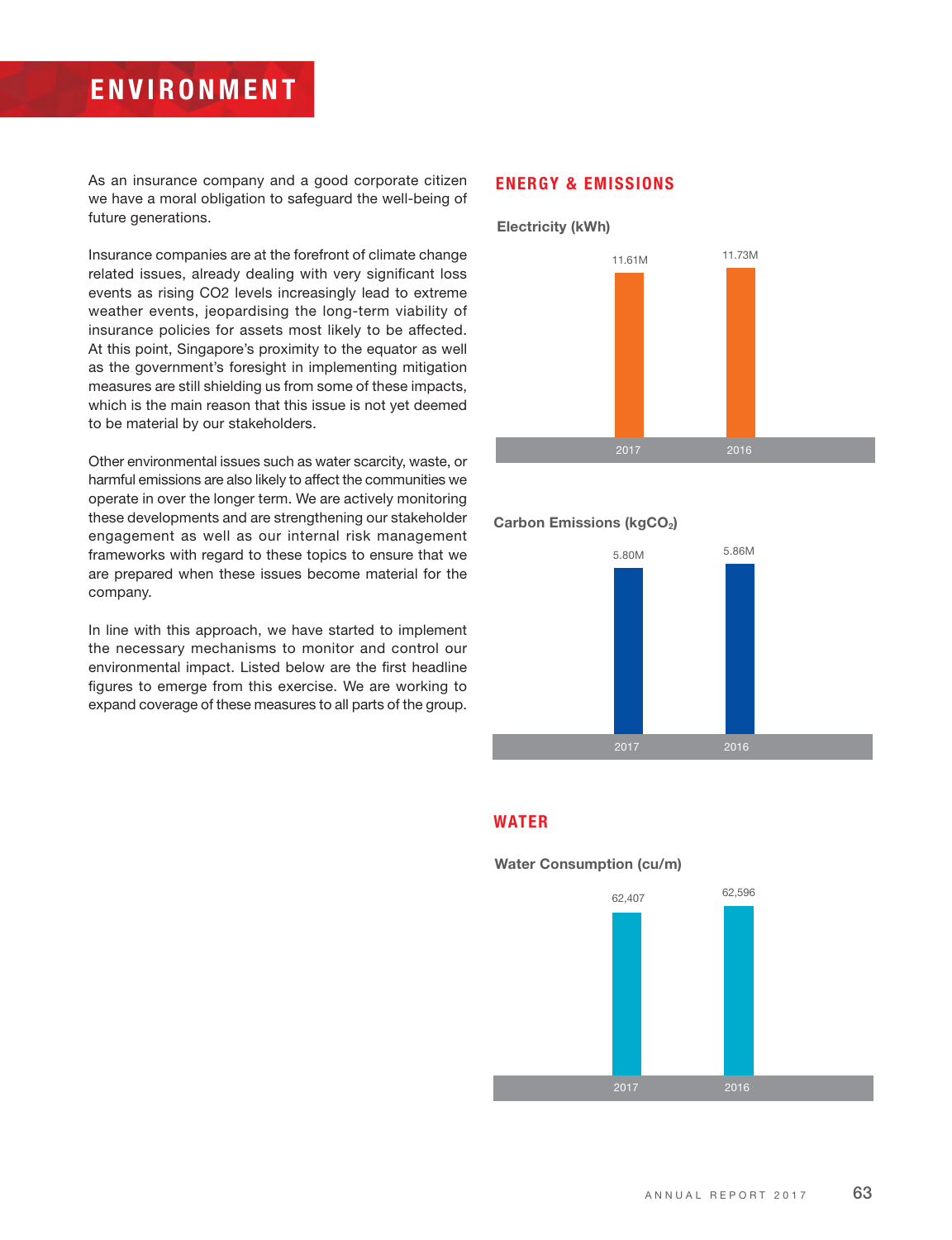# **PERFORMANCE INDICATORS**

|                                                       | 2017       | 2016           |
|-------------------------------------------------------|------------|----------------|
| <b>Employee</b>                                       |            |                |
| <b>Total Headcount</b>                                | 4,153      | 3,996          |
| Female (<30 years old)                                | 599        | 590            |
| Male (<30 years old)                                  | 319        | 311            |
| Female (30-50 years old)                              | 1,704      | 1,660          |
| Male (30-50 years old)                                | 957        | 921            |
| Female (50 years old and above)                       | 396        | 356            |
| Male (50 years old and above)                         | 178        | 158            |
| <b>New hires</b>                                      | 626        | 618            |
| Female (<30 years old)                                | 183        | 182            |
| Male (<30 years old)                                  | 132        | 107            |
| Female (30-50 years old)                              | 172        | 163            |
| Male (30-50 years old)                                | 127        | 155            |
| Female (50 years old and above)                       | 8          | $\overline{4}$ |
| Male (50 years old and above)                         | 4          | $\overline{7}$ |
| <b>Employee Attrition</b>                             | 12.8%      | 13.5%          |
| Total training hours                                  | 47,173     | 42,508         |
| Average training hours per employee                   | 11.4       | 10.6           |
| <b>Economic Value of Contributions (S\$ millions)</b> |            |                |
| Total operating income                                | 17,235.8   | 12,166.0       |
| Profit attributable to shareholders                   | 1,156.5    | 589.3          |
| Dividend to shareholders                              | 236.7      | 260.3          |
| Employee cost and related expenses                    | 360.0      | 309.9          |
| Income tax to government                              | 402.1      | 264.1          |
| Operating expenses                                    | 6,958.3    | 6,304.0        |
| <b>Indirect Economic Contributions</b>                |            |                |
| <b>Total jobs offered</b>                             | 32,065     | 31,257         |
| Employees                                             | 4,153      | 3,996          |
| Agents                                                | 26,150     | 25,605         |
| <b>Financial Advisors</b>                             | 1,762      | 1,656          |
| Environment <sup>1</sup>                              |            |                |
| Electricity used (kWh)                                | 11,615,950 | 11,731,411     |
| Carbon emissions (tCO <sub>2</sub> )                  | 5,801,593  | 5,859,260      |
| Water consumption                                     | 62,407     | 62,596         |
| Waste                                                 |            |                |
| Machines recycled                                     | 126        | 306            |
| Paper recycled (kilograms)                            | 62,567     | 74,144         |

1 Singapore operations only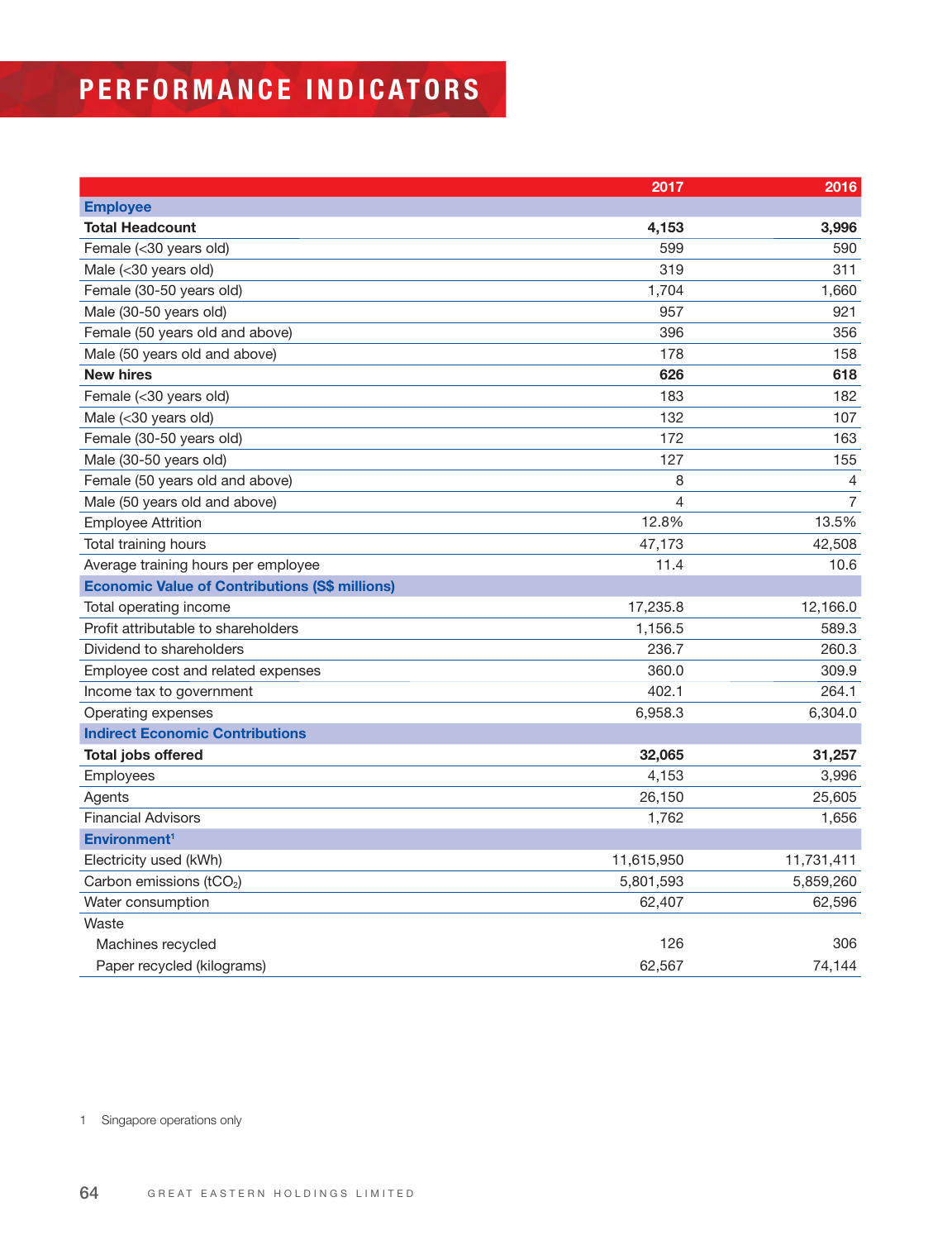# **GRI STANDARDS CONTENT INDEX**

| <b>Disclosure</b>             | <b>Disclosure Title</b>                                         | <b>Page Reference and Remarks</b>                                                                                                                                                                                                                                                                          |
|-------------------------------|-----------------------------------------------------------------|------------------------------------------------------------------------------------------------------------------------------------------------------------------------------------------------------------------------------------------------------------------------------------------------------------|
| <b>Number</b>                 |                                                                 |                                                                                                                                                                                                                                                                                                            |
| <b>Organisational Profile</b> |                                                                 |                                                                                                                                                                                                                                                                                                            |
| $102 - 1$                     | Name of the organisation                                        | Great Eastern Holdings Limited                                                                                                                                                                                                                                                                             |
| $102 - 2$                     | Activities, brands, products, and services                      | Segmental Information section. Refer to pages 188 - 189                                                                                                                                                                                                                                                    |
| $102 - 3$                     | Location of headquarters                                        | 1 Pickering Street, Great Eastern Centre,                                                                                                                                                                                                                                                                  |
|                               |                                                                 | Singapore 048659                                                                                                                                                                                                                                                                                           |
| $102 - 4$                     | Location of operations                                          | Group Network section. Refer to pages 243 - 245                                                                                                                                                                                                                                                            |
| $102 - 5$                     | Ownership and legal form                                        | Public limited company listed on the Singapore Exchange                                                                                                                                                                                                                                                    |
| $102 - 6$                     | Markets served                                                  | Segmental Information section. Refer to pages 188 - 189                                                                                                                                                                                                                                                    |
| $102 - 7$                     | Scale of the organisation                                       | Segmental Information section. Refer to pages 188 - 189<br>Employer of Choice section. Refer to pages 56 - 57<br>Life Assurance Revenue Account section. Refer to page 115<br>General Insurance Revenue Account section. Refer to<br>page 116                                                              |
|                               |                                                                 | Balance Sheet section. Refer to page 108                                                                                                                                                                                                                                                                   |
| $102 - 8$                     | Information on employees and other workers                      | Employer of Choice section. Refer to page 56                                                                                                                                                                                                                                                               |
|                               |                                                                 | In Singapore, most of the Group's activities are undertaken<br>by permanent, full-time employees. Part-time or temporary<br>contractors could be periodically engaged, either directly<br>with the Group or through 3rd party agencies, to assist in<br>projects or an increase in departmental activities |
| $102 - 9$                     | Supply chain                                                    | Economic Contributions section. Refer to page 62                                                                                                                                                                                                                                                           |
| 102-10                        | Significant changes to the organisation and<br>its supply chain | Mr Thean Nam Yew was appointed to the Board on<br>5 January 2017. Mr Lee Fook Sun and Mrs Teoh Lian Ee<br>were appointed to the Board on 1 August 2017. Mr Tan<br>Yam Pin stepped down from the Board at the 2017 AGM<br>held on 18 April 2017.                                                            |
| 102-11                        | Precautionary Principle or approach                             | Great Eastern does not explicitly refer to the precautionary<br>principle or approach in its risk management principles.                                                                                                                                                                                   |
|                               |                                                                 | Sustainability Governance section. Refer to page 49                                                                                                                                                                                                                                                        |
|                               |                                                                 | Strong Governance section. Refer to pages 58 - 60                                                                                                                                                                                                                                                          |
| 102-12                        | <b>External initiatives</b>                                     | Financial Inclusion section. Refer to page 55                                                                                                                                                                                                                                                              |
|                               |                                                                 | We are an HCPartner, as part of our support for Singapore's<br>Tripartite Alliance for Fair & Progressive Employment<br>Practices' (TAFEP) Human Capital Partnership (HCP)<br>Programme                                                                                                                    |
| 102-13                        | Membership of associations                                      | GEL: Life Insurance Association Singapore (LIA)                                                                                                                                                                                                                                                            |
|                               |                                                                 | GEG: General Insurance Association (GIA)                                                                                                                                                                                                                                                                   |
|                               |                                                                 | GEFA: Association of Financial Advisers (Singapore) (AFAS)                                                                                                                                                                                                                                                 |
| <b>Strategy</b>               |                                                                 |                                                                                                                                                                                                                                                                                                            |
| 102-14                        | Statement from senior decision-maker                            | Letter to Shareholders. Refer to pages 8 - 13                                                                                                                                                                                                                                                              |
| <b>Ethics and Integrity</b>   |                                                                 |                                                                                                                                                                                                                                                                                                            |
| 102-16                        | Values, principles, standards, and norms of<br>behavior         | https://www.greateasternlife.com/sg/en/about-us/<br>company-profile/our-vision-mission-and-values.html                                                                                                                                                                                                     |
| <b>Governance</b>             |                                                                 |                                                                                                                                                                                                                                                                                                            |
| 102-18                        | Governance structure                                            | Sustainability Governance section. Refer to page 49                                                                                                                                                                                                                                                        |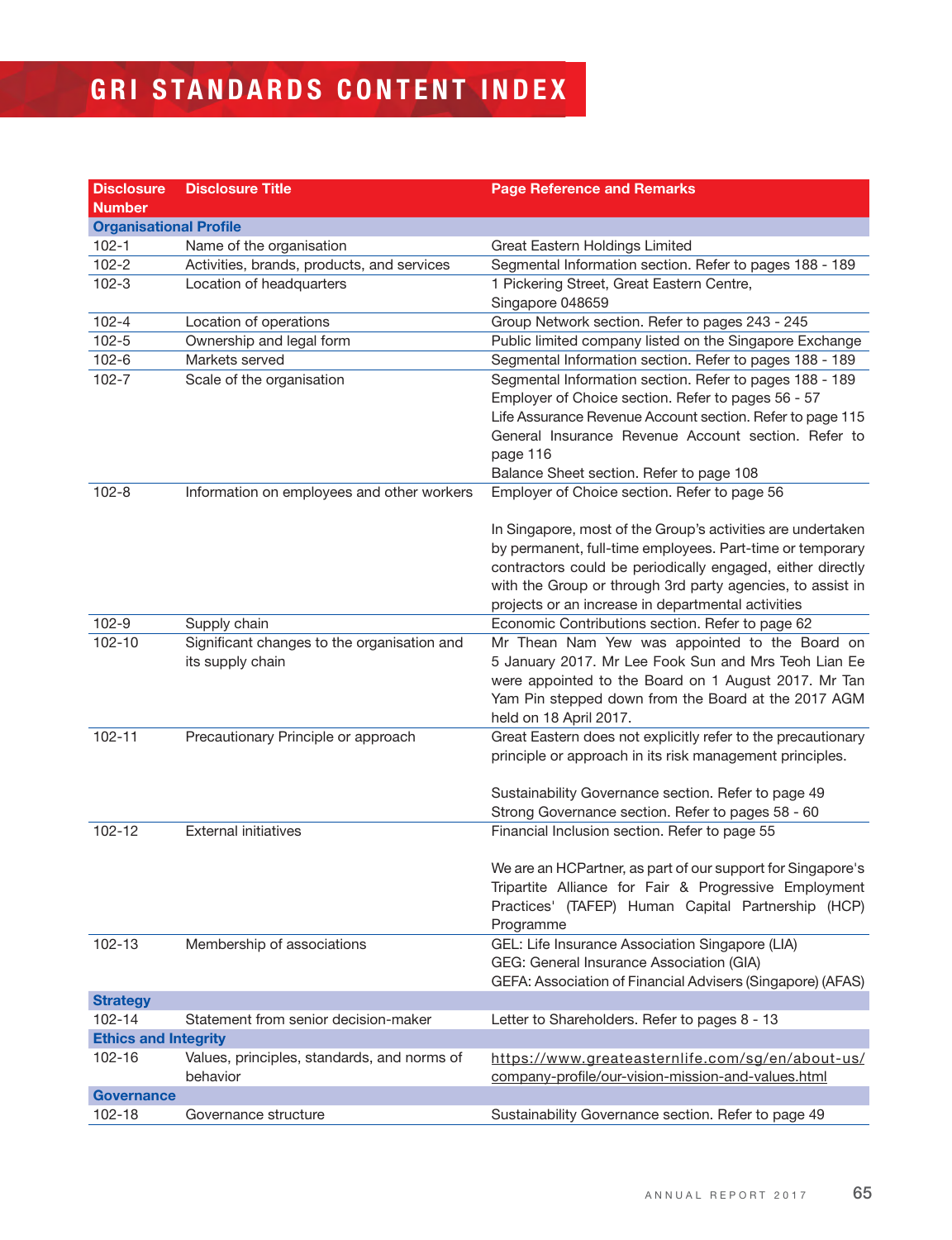### GRI STANDARDS CONTENT INDEX

| <b>Disclosure</b><br><b>Number</b> | <b>Disclosure Title</b>                                            | <b>Page Reference and Remarks</b>                                                                                                         |
|------------------------------------|--------------------------------------------------------------------|-------------------------------------------------------------------------------------------------------------------------------------------|
|                                    | <b>Stakeholder Engagement</b>                                      |                                                                                                                                           |
| 102-40                             | List of stakeholder groups                                         | Stakeholder Engagement section. Refer to pages 50 - 52                                                                                    |
| 102-41                             | Collective bargaining agreements                                   | In Singapore, the Singapore Insurance Employees' Union<br>(SIEU) represents our applicable employees' cohort on<br>collective bargaining. |
| 102-42                             | Identifying and selecting stakeholders                             | Stakeholder Engagement section. Refer to pages 50 - 52                                                                                    |
| 102-43                             | Approach to stakeholder engagement                                 | Stakeholder Engagement section. Refer to pages 50 - 52                                                                                    |
| 102-44                             | Key topics and concerns raised                                     | Stakeholder Engagement section. Refer to pages 50 - 52                                                                                    |
| <b>Reporting Practice</b>          |                                                                    |                                                                                                                                           |
| 102-45                             | Entities included in the consolidated financial<br>statements      | Group Network section. Refer to pages 243 - 245                                                                                           |
| 102-46                             | Defining report content and topic Boundaries                       | Materiality Assessment Section. Refer to page 53                                                                                          |
| 102-47                             | List of material topics                                            | Materiality Assessment Section. Refer to page 53                                                                                          |
| 102-48                             | Restatements of information                                        | Not Applicable. This is our Inaugural Sustainability Report                                                                               |
| 102-49                             | Changes in reporting                                               | Not Applicable. This is our Inaugural Sustainability Report                                                                               |
| 102-50                             | Reporting period                                                   | About This Report section. Refer to page 48                                                                                               |
| 102-51                             | Date of most recent report                                         | Not Applicable. This is our Inaugural Sustainability Report                                                                               |
| 102-52                             | Reporting cycle                                                    | Annual                                                                                                                                    |
| 102-53                             | Contact point for questions regarding the<br>report                | Corpcomms-sg@greateasternlife.com                                                                                                         |
| 102-54                             | Claims of reporting in accordance with the<br><b>GRI Standards</b> | About This Report section. Refer to page 48                                                                                               |
| 102-55                             | <b>GRI</b> content index                                           | GRI Standards Content Index, pages 65-68                                                                                                  |
| 102-56                             | External assurance                                                 | We have not sought external assurance for this reporting<br>period                                                                        |
|                                    | <b>Economic Contributions (GRI: Economic Performance)</b>          |                                                                                                                                           |
| $103 - 1$                          | Explanation of the material topic and its<br>Boundary              | Economic Contributions section. Refer to page 61                                                                                          |
| $103 - 2$                          | The management approach and its<br>components                      | Economic Contributions section. Refer to page 61                                                                                          |
| $103 - 3$                          | Evaluation of the management approach                              | Economic Contributions section. Refer to page 61                                                                                          |
| $201 - 1$                          | Direct economic value generated and<br>distributed                 | Economic Contributions section. Refer to page 61                                                                                          |
| $203 - 2$                          | Significant indirect economic impacts                              | Economic Contributions section. Refer to page 61                                                                                          |
|                                    | <b>Responsible Investment (GRI: Indirect Economic Impacts)</b>     |                                                                                                                                           |
| 103-1                              | Explanation of the material topic and its<br>Boundary              | Responsible Investment section. Refer to page 62                                                                                          |
| $103 - 2$                          | The management approach and its<br>components                      | Responsible Investment section. Refer to page 62                                                                                          |
| $103 - 3$                          | Evaluation of the management approach                              | Responsible Investment section. Refer to page 62                                                                                          |
| <b>Customer Experience</b>         |                                                                    |                                                                                                                                           |
| $103 - 1$                          | Explanation of the material topic and its<br>Boundary              | Customer Experience section. Refer to page 54                                                                                             |
| $103 - 2$                          | The management approach and its<br>components                      | Customer Experience section. Refer to page 54                                                                                             |
| $103 - 3$                          | Evaluation of the management approach                              | Customer Experience section. Refer to page 54                                                                                             |
| <b>NON GRI</b>                     | <b>Customer Satisfaction Index</b>                                 | Customer Experience section. Refer to page 54                                                                                             |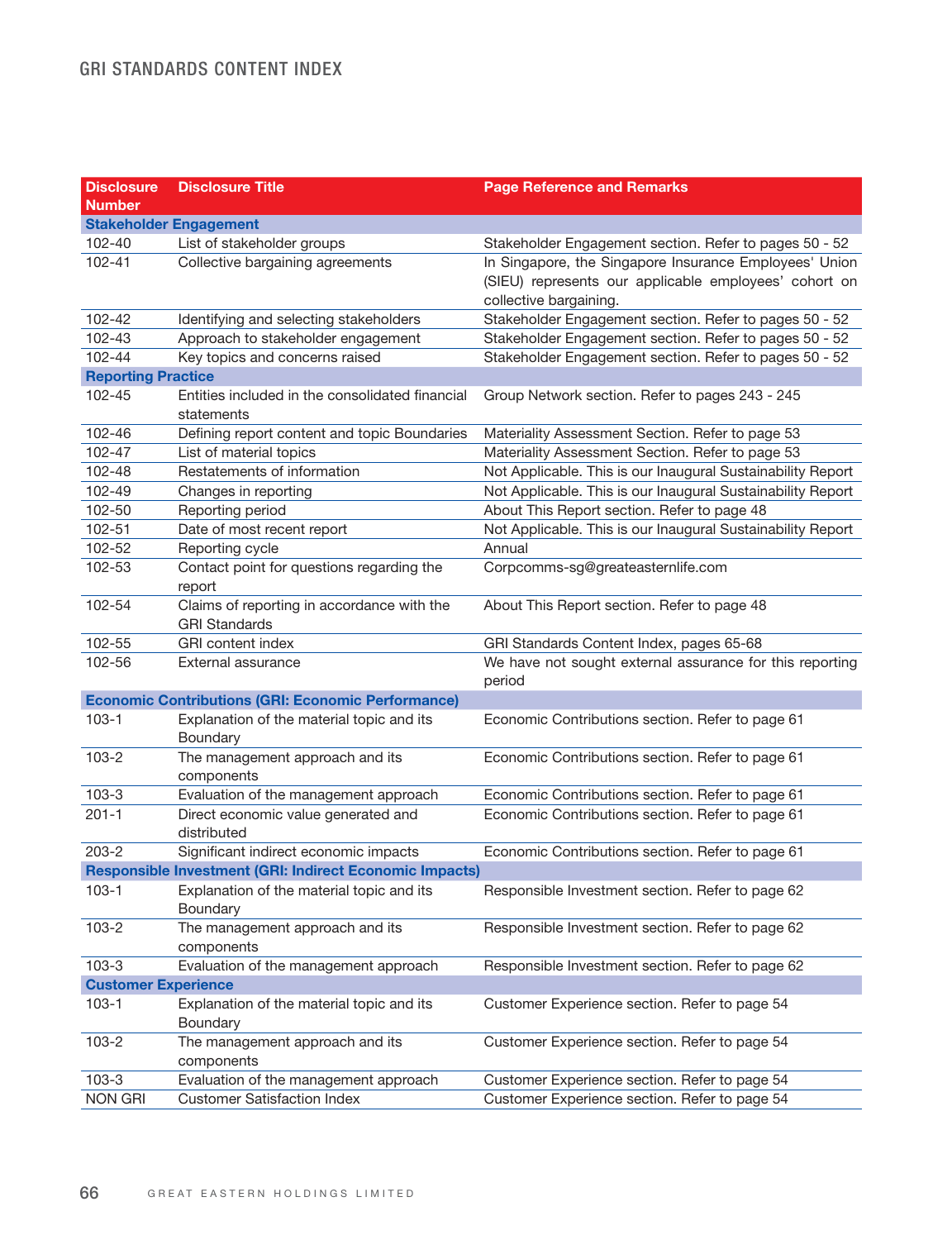| <b>Disclosure</b>             | <b>Disclosure Title</b>                                                                            | <b>Page Reference and Remarks</b>                                         |
|-------------------------------|----------------------------------------------------------------------------------------------------|---------------------------------------------------------------------------|
| <b>Number</b>                 |                                                                                                    |                                                                           |
|                               | <b>Combating Financial Crime</b>                                                                   |                                                                           |
| $103 - 1$                     | Explanation of the material topic and its<br>Boundary                                              | Combating Financial Crimes section. Refer to pages 58 - 60                |
| $103 - 2$                     | The management approach and its<br>components                                                      | Combating Financial Crimes section. Refer to pages 58 - 60                |
| $103 - 3$                     | Evaluation of the management approach                                                              | Combating Financial Crimes section. Refer to pages 58 - 60                |
| $205 - 2$                     | Communication and training about anti-<br>corruption policies and procedures                       | Combating Financial Crimes section. Refer to pages 58 - 60                |
| <b>NON GRI</b>                | <b>Cyber Security</b>                                                                              | Combating Financial Crimes section. Refer to pages 58 - 60                |
| $418 - 1$                     | Substantiated complaints concerning<br>breaches of customer privacy and losses of<br>customer data | Combating Financial Crimes section. Refer to pages 58 - 60                |
| <b>Employment</b>             |                                                                                                    |                                                                           |
| $103 - 1$                     | Explanation of the material topic and its<br>Boundary                                              | Employer of Choice section. Refer to pages 56 - 57                        |
| $103 - 2$                     | The management approach and its<br>components                                                      | Employer of Choice section. Refer to pages 56 - 57                        |
| $103 - 3$                     | Evaluation of the management approach                                                              | Employer of Choice section. Refer to pages 56 - 57                        |
| $401 - 1$                     | New employee hires and employee turnover                                                           | Employer of Choice section. Refer to pages 56 - 57                        |
| $404 - 3$                     | Percentage of employees receiving regular<br>performance and career development<br>reviews         | Employer of Choice section. Refer to pages 56 - 57                        |
| <b>Training and Education</b> |                                                                                                    |                                                                           |
| $103 - 1$                     | Explanation of the material topic and its<br>Boundary                                              | Employer of Choice section. Refer to pages 56 - 57                        |
| 103-2                         | The management approach and its<br>components                                                      | Employer of Choice section. Refer to pages 56 - 57                        |
| $103 - 3$                     | Evaluation of the management approach                                                              | Employer of Choice section. Refer to pages 56 - 57                        |
| $404 - 1$                     | Average hours of training per year per<br>employee                                                 | Employer of Choice section. Refer to pages 56 - 57                        |
|                               | <b>Community Development (GRI: Local Communities)</b>                                              |                                                                           |
| $103 - 1$                     | Explanation of the material topic and its<br>Boundary                                              | Corporate Social Responsibility section. Refer to pages<br>40 - 43 and 55 |
| $103 - 2$                     | The management approach and its<br>components                                                      | Corporate Social Responsibility section. Refer to pages<br>40 - 43 and 55 |
| $103 - 3$                     | Evaluation of the management approach                                                              | Corporate Social Responsibility section. Refer to pages<br>40 - 43 and 55 |
| $413 - 1$                     | Operations with local community<br>engagement, impact assessments, and<br>development programmes   | Corporate Social Responsibility section. Refer to pages<br>40 - 43 and 55 |